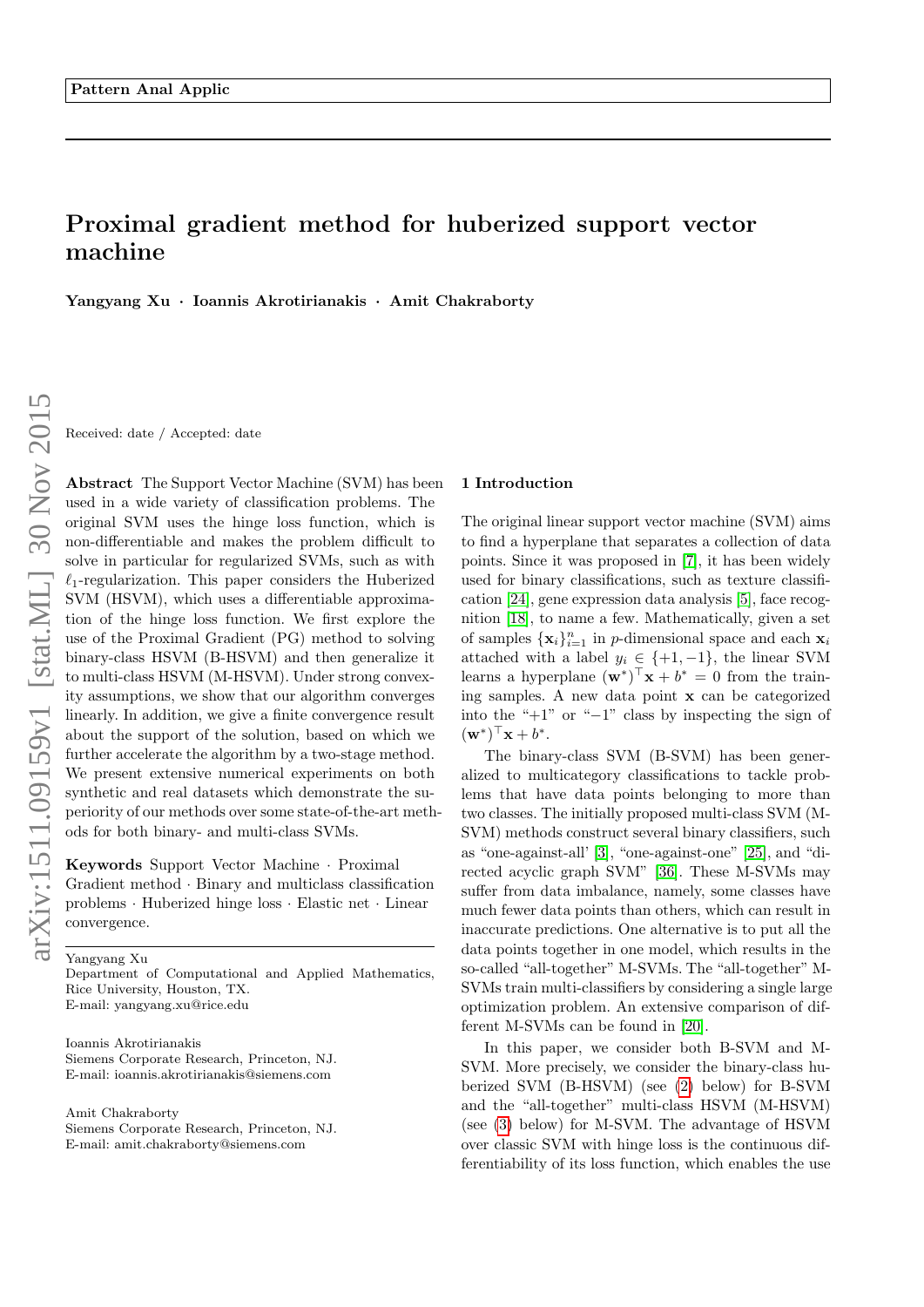of the "fastest" first-order method: Proximal Gradient (PG) method [\[34,](#page-15-8) [1\]](#page-15-9) (see the overview in section [2.1\)](#page-2-2). We demonstrate that the PG method is in general much faster than existing methods for (regularized) B-SVM and M-SVM while yielding comparable prediction accuracies. In addition, extensive numerical experiments are done to compare our method to state-of-the-art ones for both B-SVM and M-SVM on synthetic and also benchmark datasets. Statistical comparison is also performed to show the difference between the proposed method and other compared ones.

#### 1.1 Related work

B-HSVM appears to be first considered<sup>[1](#page-1-0)</sup> by Wang et al. in [\[44\]](#page-16-0). They demonstrate that B-HSVM can perform better than the original unregularized SVM and also  $\ell_1$ -regularized SVM (i.e., [\(1\)](#page-1-1) with  $\lambda_2 = 0$ ) for microarray classification.

<span id="page-1-1"></span>A closely related model to B-HSVM is the elastic net regularized SVM [\[43\]](#page-16-1)

$$
\min_{b, \mathbf{w}} \frac{1}{n} \sum_{i=1}^{n} \left[ 1 - y_i(b + \mathbf{x}_i^{\top} \mathbf{w}) \right]_{+} + \lambda_1 \|\mathbf{w}\|_1 + \frac{\lambda_2}{2} \|\mathbf{w}\|_2^2, (1)
$$

where  $[1 - t]_+ = \max(0, 1 - t)$  is the hinge loss function. The  $\ell_1$ -norm regularizer has the ability to perform continuous shrinkage and automatic variable selection at the same time [\[40\]](#page-16-2), and the  $\ell_2$ -norm regularizer can help to reduce the variance of the estimated coefficients and usually results in satisfactory prediction accuracy, especially in the case where there are many correlated variables. The elastic net inherits the benefits of both  $\ell_1$ and  $\ell_2$ -norm regularizers and can perform better than either of them alone, as demonstrated in [\[52\]](#page-16-3).

Note that [\(1\)](#page-1-1) uses non-differentiable hinge loss function while B-HSVM uses differentiable huberized hinge loss function. The differentiability makes B-HSVM relatively easier to solve. A path-following algorithm was proposed by Wang et. al [\[44\]](#page-16-0) for solving B-HSVM. Their algorithm is not efficient in particular for large-scale problems, since it needs to track the disappearance of variables along a regularization path. Recently, Yang and Zou [\[48\]](#page-16-4) proposed a Generalized Coordinate Descent (GCD) method, which was, in most cases, about 30 times faster than the path-following algorithm. However, the GCD method needs to compute the gradient of the loss function of B-HSVM after each coordinate update, which makes the algorithm slow.

M-HSVM has been considered in [\[30\]](#page-15-11), which generalizes the work [\[44\]](#page-16-0) on B-HSVM to M-HSVM and also makes a path-following algorithm. However, their algorithm could be even worse since it also needs to track the disappearance of variables along a regularization path and M-HSVM often involves more variables than those of B-HSVM. Hence, it is not suitable for largescale problems either.

Similar to M-HSVM, several other models have been proposed to train multiple classifiers by solving one single large optimization problem to handle the multicategory classification, such as the  $\ell_1$ -norm regularized M-SVM in [\[42\]](#page-16-5) and the  $\ell_{\infty}$ -norm regularized M-SVM in [\[50\]](#page-16-6). Again, these models use the non-differentiable hinge loss function and are relatively more difficult than M-HSVM to solve. There are also methods that use binary-classifiers to handle multicategory classification problems including "one-against-all" [\[3\]](#page-15-4), "one-againstone" [\[25\]](#page-15-5), and "directed acyclic graph SVM" [\[36\]](#page-15-6). The work [\[15\]](#page-15-12) makes a thorough review of methods using binary-classifiers for multi-category classification problems and gives extensive experiments on various applications. In a follow up and more recent paper [\[14\]](#page-15-13) the same authors present a dynamic classifier weighting method which deals with the limitations introduced by the non-competent classifiers in the one-versus-one classification strategy. In order to dynamically weigh the outputs of the individual classifiers, they use the nearest neighbor of every class from the instance that needs to be classified. Furthermore in [\[26\]](#page-15-14) the authors propose a new approach for building multi-class classifiers based on the notion of data-clustering in the feature space. For the derived clusters they construct oneclass classifiers which can be combined to solve complex classification problems.

One key advantage of our algorithm is its scalability with the training sample size, and thus it is applicable for large-scale SVMs. While preparing this paper, we note that some other algorithms are also carefully designed for handling the large-scale SVMs, including the block coordinate Frank-Wolfe method [\[28\]](#page-15-15) and the stochastic alternating direction method of multiplier [\[35\]](#page-15-16). In addition, Graphics Processing Unit (GPU) computing has been utilized in [\[31\]](#page-15-17) to run multiple training tasks in parallel to accelerate the cross validation procedure. Furthermore, different variants of SVMs have been proposed for specific applications such as the Valueat-Risk SVM for stability to outliers [\[41\]](#page-16-7), the structural twin SVM to contain prior domain knowledge [\[37\]](#page-15-18), the hierarchical SVM for customer churn prediction [\[6\]](#page-15-19) and the ellipsoidal SVM for outlier detection in wireless sensor networks [\[51\]](#page-16-8). Finally in [\[8\]](#page-15-20) a two-ellipsoid kernel decomposition is proposed for the efficient training of

<span id="page-1-0"></span><sup>&</sup>lt;sup>1</sup> Strictly speaking, we add the term  $\frac{\lambda_3}{2}b^2$  in [\(2\)](#page-2-0). This modification is similar to that used in [\[22\]](#page-15-10), and the extra term usually does not affect the prediction but makes PG method converge faster.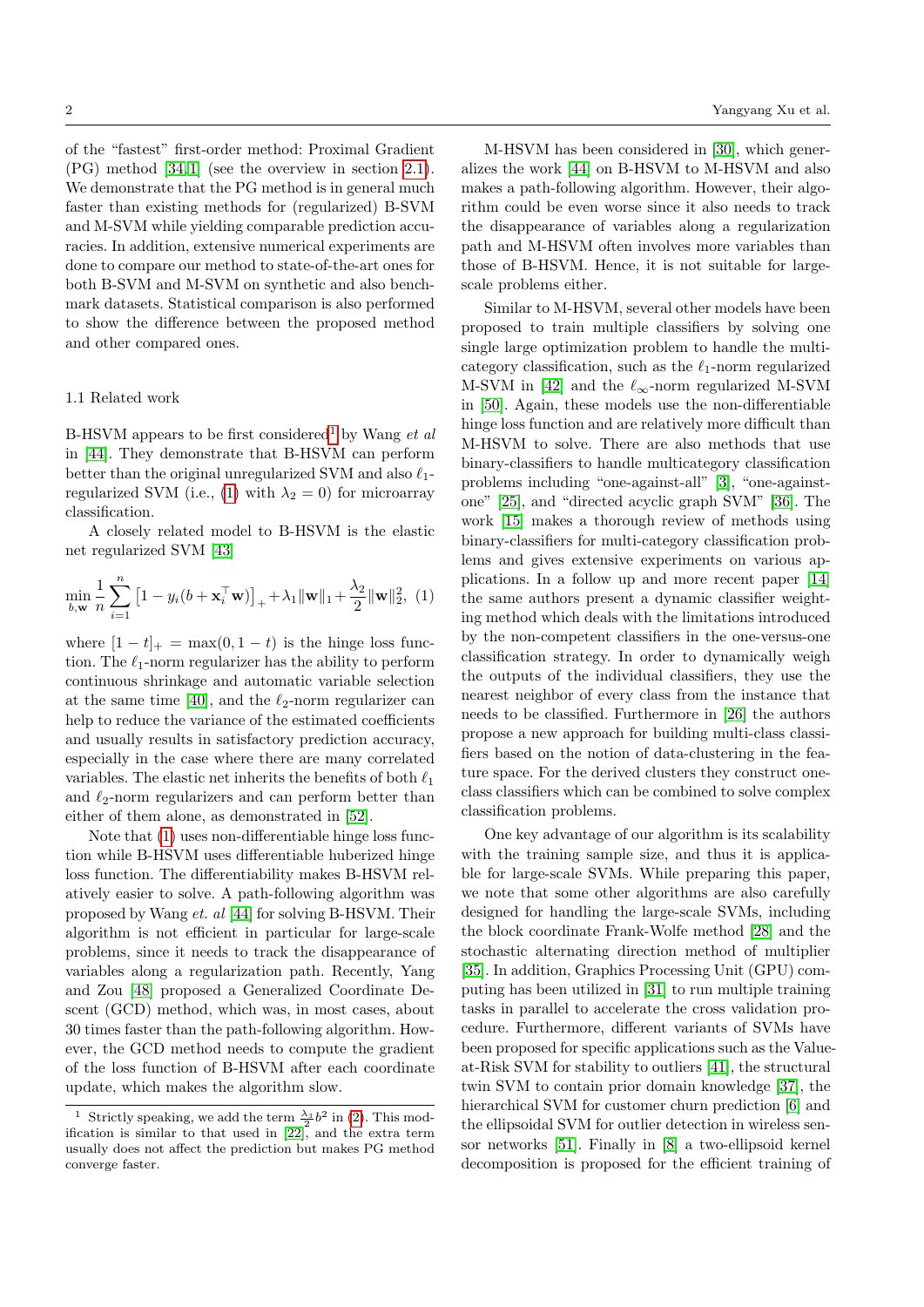SVMs. In order to avoid the use of SOCP techniques, introduced by the ellipsoids, the authors transform the data using a matrix which is determined from the sum of the classes' covariances. With that transformation it is possible to use classical SVM, and their method can be incorporated into existing SVM libraries.

### 1.2 Contributions

<span id="page-2-0"></span>We develop an efficient PG method to solve the B-HSVM

$$
\min_{b,\mathbf{w}} \frac{1}{n} \sum_{i=1}^{n} \phi_H \left( y_i(b + \mathbf{x}_i^{\top} \mathbf{w}) \right) + \lambda_1 \|\mathbf{w}\|_1 + \frac{\lambda_2}{2} \|\mathbf{w}\|_2^2 + \frac{\lambda_3}{2} b^2,
$$
\n(2)

and the "all-together" M-HSVM

$$
\min_{\mathbf{b}, \mathbf{W}} \frac{1}{n} \sum_{i=1}^{n} \sum_{j=1}^{J} a_{ij} \phi_H(b_j + \mathbf{x}_i^{\top} \mathbf{w}_j) + \lambda_1 \|\mathbf{W}\|_1
$$
  
 
$$
+ \frac{\lambda_2}{2} \|\mathbf{W}\|_F^2 + \frac{\lambda_3}{2} \|\mathbf{b}\|^2,
$$
  
s.t. 
$$
\mathbf{W}\mathbf{e} = \mathbf{0}, \mathbf{e}^{\top}\mathbf{b} = 0.
$$
 (3)

In  $(2), y_i \in \{+1, -1\}$  $(2), y_i \in \{+1, -1\}$  is the label of  $\mathbf{x}_i$ , and

$$
\phi_H(t) = \begin{cases} 0, & \text{for } t > 1, \\ \frac{(1-t)^2}{2\delta}, & \text{for } 1 - \delta < t \le 1, \\ 1 - t - \frac{\delta}{2}, & \text{for } t \le 1 - \delta, \end{cases}
$$

is the huberized hinge loss function which is continu-ously differentiable. In [\(3\)](#page-2-1),  $y_i \in \{1, \ldots, J\}$  is the *i*-th label,  $\|\mathbf{W}\|_1 = \sum_{i,j} |w_{ij}|, a_{ij} = 1$  if  $y_i \neq j$  and  $a_{ij} = 0$ otherwise, **e** denotes the vector with all one's, and  $w_j$ denotes the j-th column of **W**. The constraints  $\mathbf{W}\mathbf{e} = \mathbf{0}$ and  $\mathbf{e}^{\top}\mathbf{b} = 0$  in [\(3\)](#page-2-1) are imposed to eliminate redundancy in  $W$ , b and also are necessary to make the loss function

$$
\ell_M = \frac{1}{n} \sum_{i=1}^n \sum_{j=1}^J a_{ij} \phi_H(b_j + \mathbf{x}_i^{\top} \mathbf{w}_j)
$$

Fisher-consistent [\[29\]](#page-15-21).

We choose the PG methodology because it requires only first-order information and converges fast. As shown in [\[34,](#page-15-8) [1\]](#page-15-9), it is an optimal first-order method. Note that the objectives in [\(2\)](#page-2-0) and [\(3\)](#page-2-1) have non-smooth terms and are not differentiable. Hence, direct gradient or secondorder methods such as the interior point method are not applicable.

We speed up the algorithm by using a two-stage method, which detects the support of the solution at the first stage and solves a lower-dimensional problem at the second stage. For large-scale problems with sparse features, the two-stage method can achieve more than

5-fold acceleration. We also analyze the convergence of PG method under fairly general settings and get similar results as those in [\[34,](#page-15-8) [38\]](#page-16-9).

In addition, we compare the proposed method to state-of-the-art ones for B-SVM and M-SVM on both synthetic and benchmark datasets. Extensive numerical experiments demonstrate that our method can outperform other compared ones in most cases. Statistical tests are also performed to show significant differences between the compared methods.

#### 1.3 Structure of the paper

<span id="page-2-1"></span>The rest of the paper is organized as follows. In section [2,](#page-2-3) we overview the PG method and then apply it to [\(2\)](#page-2-0) and [\(3\)](#page-2-1). In addition, assuming strong convexity, we show linear convergence of the PG method under fairly general settings. Numerical results are given in section [3.](#page-6-0) Finally, section [4](#page-13-0) concludes the paper.

## <span id="page-2-3"></span>2 Algorithms and convergence analysis

In this section, we first give an overview of the PG method. Then we apply it to [\(2\)](#page-2-0) and [\(3\)](#page-2-1). We complete this section by showing that under strong convexity assumptions the PG method possesses linear convergence.

#### <span id="page-2-2"></span>2.1 Overview of the PG method

<span id="page-2-4"></span>Consider convex composite optimization problems in the form of

$$
\min_{\mathbf{u}\in\mathcal{U}}\xi(\mathbf{u})\equiv\xi_1(\mathbf{u})+\xi_2(\mathbf{u}),\tag{4}
$$

where  $\mathcal{U} \subset \mathbb{R}^m$  is a convex set,  $\xi_1$  is a differentiable convex function with Lipschitz continuous gradient (that is, there exists  $L > 0$  such that  $\|\nabla \xi_1(\bar{\mathbf{u}}) - \nabla \xi_1(\tilde{\mathbf{u}})\| \leq$  $L\|\bar{\mathbf{u}} - \tilde{\mathbf{u}}\|$ , for all  $\bar{\mathbf{u}}, \tilde{\mathbf{u}} \in \mathcal{U}$ , and  $\xi_2$  is a proper closed convex function. The PG method for solving [\(4\)](#page-2-4) iteratively updates the solution by

<span id="page-2-5"></span>
$$
\mathbf{u}^{k} = \arg\min_{\mathbf{u}\in\mathcal{U}} Q(\mathbf{u}, \hat{\mathbf{u}}^{k-1})
$$
(5)

where

$$
Q(\mathbf{u}, \hat{\mathbf{u}}^{k-1}) = \xi_1(\hat{\mathbf{u}}^{k-1}) + \langle \nabla \xi_1(\hat{\mathbf{u}}^{k-1}), \mathbf{u} - \hat{\mathbf{u}}^{k-1} \rangle
$$
  
+  $\frac{L_k}{2} ||\mathbf{u} - \hat{\mathbf{u}}^{k-1}||^2 + \xi_2(\mathbf{u}),$ 

 $L_k > 0$  and  $\hat{\mathbf{u}}^{k-1} = \mathbf{u}^{k-1} + \omega_{k-1}(\mathbf{u}^{k-1} - \mathbf{u}^{k-2})$  for some nonnegative  $\omega_{k-1} \leq 1$ . The extrapolation technique can significantly accelerate the algorithm.

When  $L_k$  is the Lipschitz constant of  $\nabla \xi_1$ , it can easily be shown that  $\xi(\mathbf{u}) \leq Q(\mathbf{u}, \hat{\mathbf{u}}^{k-1})$ , and thus this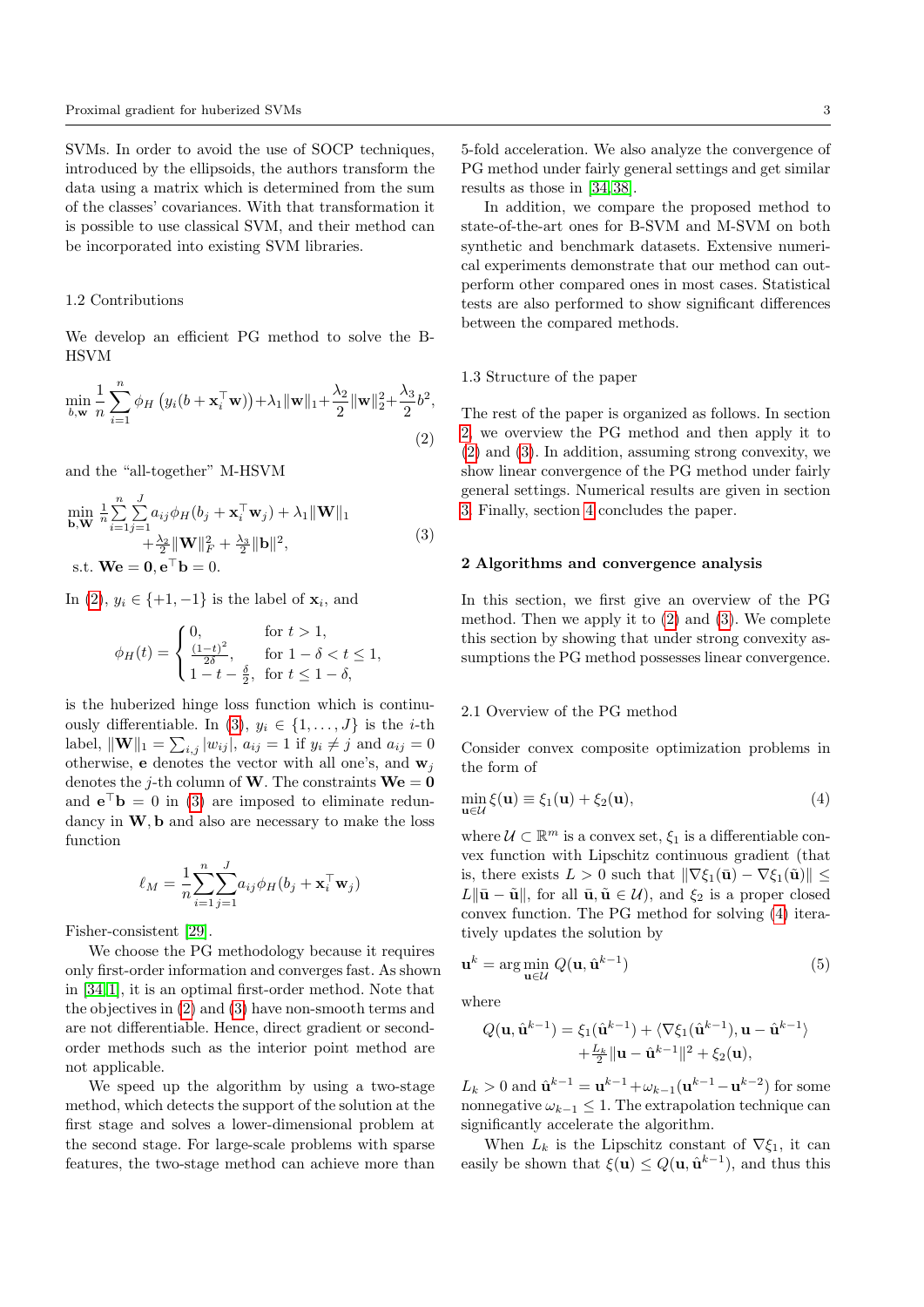<span id="page-3-0"></span>**Fig. 1** Simple illustration of PG method:  $Q(u, z)$  is a majorization approximation of  $\xi$  at z, which is an extrapolated point of x and y. The new iterate  $u^*$  is the minimizer of Q.



method is a kind of majorization minimization, as il-lustrated in Figure [1.](#page-3-0) With appropriate choice of  $\omega_{k-1}$ and  $L_k$ , the sequence  $\{\xi(\mathbf{u}^k)\}\)$  converges to the optimal value  $\xi^* = \xi(\mathbf{u}^*)$ . Nesterov [\[34\]](#page-15-8), and Beck and Teboulle [\[1\]](#page-15-9) showed, independently, that if  $\omega_{k-1} \equiv 0$ and  $L_k$  is taken as the Lipschitz constant of  $\nabla \xi_1$ , then  $\{\xi(\mathbf{u}^k)\}\)$  converges to  $\xi^*$  with the rate  $O(1/k)$ , namely,  $\xi(\mathbf{u}^k) - \xi(\mathbf{u}^*) \leq O(1/k)$ . In addition, using carefully designed  $\omega_{k-1}$ , they were able to show that the convergence rate can be increased to  $O(1/k^2)$ , which is the optimal rate of first-order methods for general convex problems [\[33\]](#page-15-22).

# 2.2 PG method for binary-class HSVM

We first write the B-HSVM problem [\(2\)](#page-2-0) into the general form of  $(4)$ . Let

$$
\begin{cases}\nf_i(b, \mathbf{w}) = \phi_H\left(y_i(b + \mathbf{x}_i^{\top}\mathbf{w})\right), \text{ for } i = 1, \dots, n, \\
f(b, \mathbf{w}) = \frac{1}{n} \sum_{i=1}^n f_i(b, \mathbf{w}), \\
g(b, \mathbf{w}) = \lambda_1 \|\mathbf{w}\|_1 + \frac{\lambda_2}{2} \|\mathbf{w}\|^2 + \frac{\lambda_3}{2} b^2.\n\end{cases}
$$

Then [\(2\)](#page-2-0) can be written as

$$
\min_{b,\mathbf{w}} F(b,\mathbf{w}) \equiv f(b,\mathbf{w}) + g(b,\mathbf{w}).
$$
\n(6)

<span id="page-3-6"></span>For convenience, we use the following notation in the rest of this section

$$
\mathbf{u} = (b; \mathbf{w}), \qquad \mathbf{v}_i = (y_i; y_i \mathbf{x}_i). \tag{7}
$$

<span id="page-3-5"></span>Proposition 1 The function f defined above is differentiable and convex, and its gradient  $\nabla f$  is Lipschitz continuous with constant

<span id="page-3-2"></span>
$$
L_f = \frac{1}{n\delta} \sum_{i=1}^{n} y_i^2 (1 + ||\mathbf{x}_i||^2).
$$
 (8)

The proof of this proposition involves standard arguments and can be found in the appendix.

Now, we are ready to apply PG to [\(2\)](#page-2-0). Define the proximal operator for a given extended real-valued convex function  $h(\mathbf{u})$  on  $\mathbb{R}^m$  by

<span id="page-3-1"></span>
$$
\operatorname{prox}_h(\mathbf{v}) = \arg\min_{\mathbf{u}} \frac{1}{2} \|\mathbf{u} - \mathbf{v}\|^2 + h(\mathbf{u}).
$$

Replacing  $\xi_1$  and  $\xi_2$  in [\(5\)](#page-2-5) with f and g, respectively, we obtain the update

$$
\begin{cases}\nb^k = \frac{L_k \hat{b}^{k-1} - \nabla_b f(\hat{\mathbf{u}}^{k-1})}{L_k + \lambda_3}, \\
\mathbf{w}^k = \frac{1}{L_k + \lambda_2} \mathcal{S}_{\lambda_1} \left( L_k \hat{\mathbf{w}}^{k-1} - \nabla_{\mathbf{w}} f(\hat{\mathbf{u}}^{k-1}) \right),\n\end{cases} \tag{9}
$$

where  $\mathcal{S}_{\nu}(\cdot)$  is a component-wise shrinkage operator defined by  $S_{\nu}(t) = sign(t) \max(|t| - \nu, 0)$ .

<span id="page-3-4"></span>In [\(9\)](#page-3-1), we dynamically update  $L_k$  by

$$
L_k = \min(\eta^{n_k} L_{k-1}, L_f),
$$
\n(10)

where  $\eta > 1$  is a pre-selected constant,  $L_f$  is defined in  $(8)$  and  $n_k$  is the smallest integer such that the following condition is satisfied

<span id="page-3-3"></span>
$$
f(\text{prox}_{h_k}(\mathbf{v}^{k-1}))
$$
  
\n
$$
\leq f(\hat{\mathbf{u}}^{k-1}) + \langle \nabla f(\hat{\mathbf{u}}^{k-1}), \text{prox}_{h_k}(\mathbf{v}^{k-1}) - \hat{\mathbf{u}}^{k-1} \rangle
$$
 (11)  
\n
$$
+ \frac{L_k}{2} ||\text{prox}_{h_k}(\mathbf{v}^{k-1}) - \hat{\mathbf{u}}^{k-1}||^2,
$$

where  $h_k(\mathbf{u}) = \frac{1}{L_k} g(\mathbf{u}), \mathbf{v}^{k-1} = \hat{\mathbf{u}}^{k-1} - \frac{1}{L_k} \nabla f(\hat{\mathbf{u}}^{k-1})$ and  $\hat{\mathbf{u}}^{k-1} = \mathbf{u}^{k-1} + \omega_{k-1}(\mathbf{u}^{k-1} - \mathbf{u}^{k-2})$  for some weight  $\omega_{k-1} \leq 1$ . The inequality in [\(11\)](#page-3-3) is necessary to make the algorithm convergent (see Lemma [2](#page-13-1) in the appendix). It guarantees sufficient decrease, and the setting  $L_k =$  $L_f$  will make it satisfied. In the case where  $L_f$  becomes unnecessarily large, a smaller  $L_k$  can speed up the convergence. To make the overall objective nonincreasing, we re-update  $\mathbf{u}^{k}$  by setting  $\hat{\mathbf{u}}^{k-1} = \mathbf{u}^{k-1}$ in [\(9\)](#page-3-1) whenever  $F(\mathbf{u}^k) > F(\mathbf{u}^{k-1})$ . This non-increasing monotonicity is very important, since we observe that the PG method may be numerically unstable without this modification. In addition, it significantly accelerates the PG method; see Table [1](#page-6-1) below.

Algorithm [1](#page-4-0) summarizes our discussion. We name it as B-PGH.

## 2.3 PG method for multi-class HSVM

In this section we generalize the PG method for solving multi-class classification problems. Denote  $\mathbf{U} = (\mathbf{b}; \mathbf{W})$ . Let

$$
G(\mathbf{b}, \mathbf{W}) = \lambda_1 \|\mathbf{W}\|_1 + \frac{\lambda_2}{2} \|\mathbf{W}\|_F^2 + \frac{\lambda_3}{2} \|\mathbf{b}\|^2,
$$
  

$$
\mathcal{U} = \{(\mathbf{b}, \mathbf{W}): \mathbf{W}\mathbf{e} = \mathbf{0}, \mathbf{e}^\top \mathbf{b} = 0\}.
$$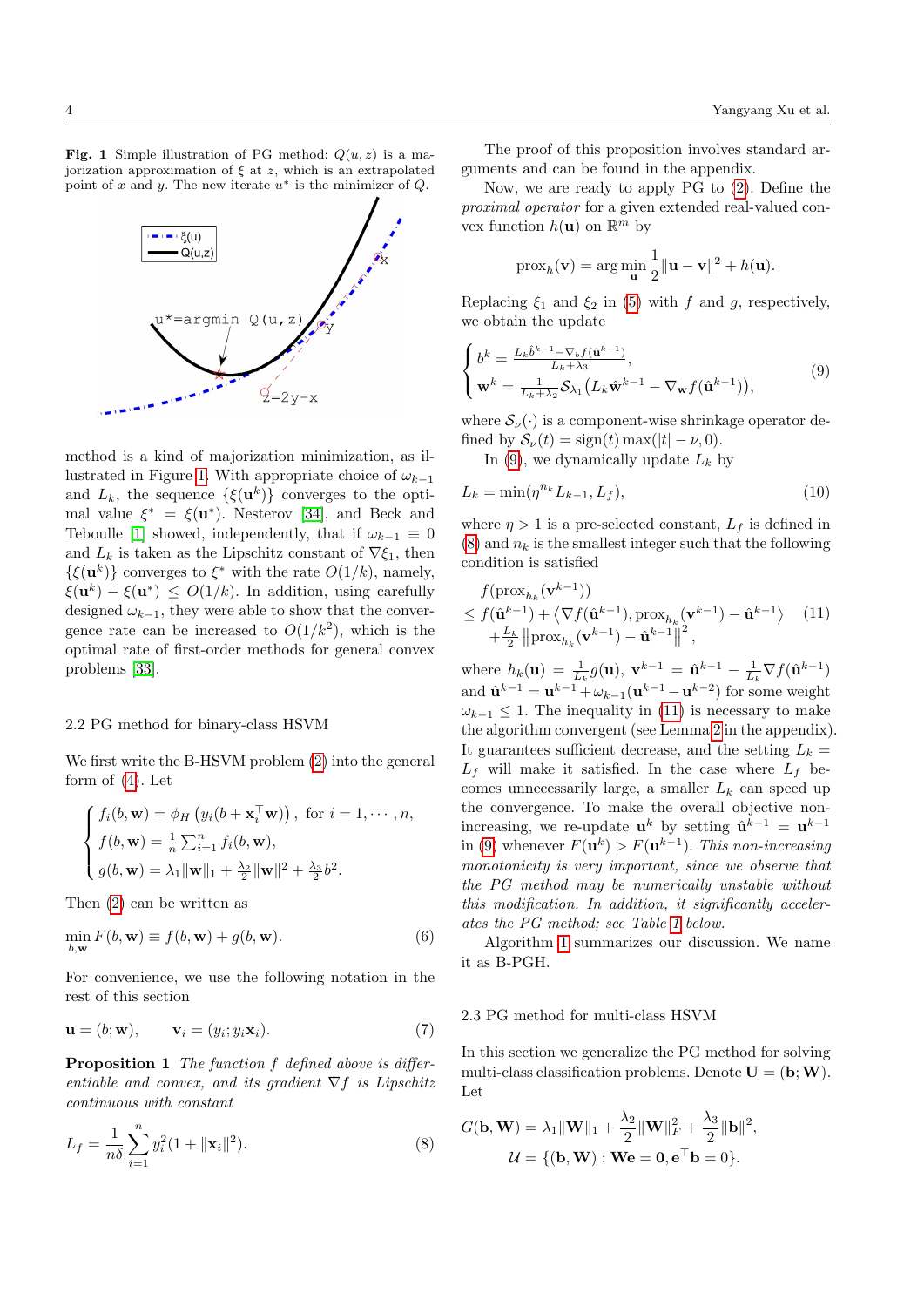<span id="page-4-0"></span>Algorithm 1 Proximal gradient method for B-HSVM (B-PGH)

- 1: **Input:** sample-label pairs  $(\mathbf{x}_i, y_i), i = 1, \dots, n$ ; parameters  $\lambda_1, \lambda_2, \lambda_3, \delta$ .
- 2: Initialization: choose  $\mathbf{u}^0 = (b^0; \mathbf{w}^0)$ ,  $\mathbf{u}^{-1} = \mathbf{u}^0$ ; compute  $L_f$  from [\(8\)](#page-3-2) and choose  $\eta > 1$  and  $L_0 \leq L_f$ ; set  $k=1$ .
- 3: while Not converged do 4: Let  $\hat{\mathbf{u}}^{k-1} = \mathbf{u}^{k-1} + \omega_{k-1}(\mathbf{u}^{k-1} - \mathbf{u}^{k-2})$  for some  $\omega_{k-1} \leq 1;$
- 5: Update  $L_k$  according to [\(10\)](#page-3-4) and  $\mathbf{u}^k$  according to [\(9\)](#page-3-1);
- 6: if  $F(\mathbf{u}^k) > F(\mathbf{u}^{k-1})$  then
- 7: Re-update  $\mathbf{u}^k$  according to [\(9\)](#page-3-1) with  $\hat{\mathbf{u}}^{k-1} = \mathbf{u}^{k-1}$ ; 8: end if
- 9: Let  $k = k + 1$ .
- 10: end while

<span id="page-4-1"></span>Then we can write [\(3\)](#page-2-1) as

$$
\min_{\mathbf{U}\in\mathcal{U}}H(\mathbf{U})\equiv\ell_M(\mathbf{U})+G(\mathbf{U})
$$
\n(12)

Similar to Proposition [1,](#page-3-5) we can show that  $\nabla_{\mathbf{U}} \ell_M$  is Lipschitz continuous with constant

$$
L_m = \frac{J}{n\delta} \sum_{i=1}^{n} (1 + ||\mathbf{x}_i||^2).
$$
 (13)

The proof is essentially the same as that of Proposition [1,](#page-3-5) and we do not repeat it.

Now we are ready to apply the PG method to [\(3\)](#page-2-1) or equivalently  $(12)$ . We update **U** iteratively by solving the b-subproblem

<span id="page-4-2"></span>
$$
\mathbf{b}^{k} = \underset{\mathbf{e}^{T} \mathbf{b} = 0}{\arg \min} \langle \nabla_{\mathbf{b}} \ell_{M} (\hat{\mathbf{U}}^{k-1}), \mathbf{b} - \hat{\mathbf{b}}^{k-1} \rangle
$$
  
 
$$
+ \frac{L_{k}}{2} \|\mathbf{b} - \hat{\mathbf{b}}^{k-1}\|^{2} + \frac{\lambda_{3}}{2} \|\mathbf{b}\|^{2}
$$
(14)

<span id="page-4-3"></span>and W-subproblem

$$
\mathbf{W}^{k} = \underset{\mathbf{W} \in \mathbf{D}}{\arg \min} \langle \nabla_{\mathbf{W}} \ell_{M} (\hat{\mathbf{U}}^{k-1}), \mathbf{W} - \hat{\mathbf{W}}^{k-1} \rangle \n+ \frac{L_{k}}{2} {\|\mathbf{W} - \hat{\mathbf{W}}^{k-1}\|^{2}} + \lambda_{1} {\|\mathbf{W}\|_{1}} + \frac{\lambda_{2}}{2} {\|\mathbf{W}\|^{2}},
$$
\n(15)

where  $L_k$  is chosen in the same way as [\(11\)](#page-3-3).

Problem [\(14\)](#page-4-2) is relatively easy and has a closed form solution. Let  $P = \begin{bmatrix} I \end{bmatrix}$  $-\mathbf{e}^\top$  $\Big] \in \mathbb{R}^{J \times (J-1)}$  and  $\bar{\mathbf{b}} \in \mathbb{R}^{J-1}$ 

be the vector consisting of the first  $J-1$  components of b, where I denotes the identity matrix. Substituting  $\mathbf{b} = \mathbf{P}\bar{\mathbf{b}}$  to [\(14\)](#page-4-2) gives the solution

$$
\bar{\mathbf{b}}^k = \frac{1}{\lambda_3 + L_k} (\mathbf{P}^\top \mathbf{P})^{-1} \mathbf{P}^\top (L_k \hat{\mathbf{b}}^{k-1} - \nabla_{\mathbf{b}} \ell_M (\hat{\mathbf{U}}^{k-1})).
$$

Hence, the update in [\(14\)](#page-4-2) can be explicitly written as

$$
\mathbf{b}^k = \mathbf{P}\bar{\mathbf{b}}^k,\tag{16}
$$

where  $\bar{\mathbf{b}}^k$  is defined in the above equation.

Problem  $(15)$  can be further decomposed into p independent small problems. Each of them involves only one row of W and can be written in the following form

<span id="page-4-4"></span>
$$
\min_{\mathbf{w}} \frac{1}{2} ||\mathbf{w} - \mathbf{z}||^2 + \lambda ||\mathbf{w}||_1, \text{ s.t. } \mathbf{e}^\top \mathbf{w} = 0,
$$
 (17)

where  $\lambda = \frac{\lambda_1}{L_k + \lambda_2}$  and  $\mathbf{z}^\top$  is the *i*-th row-vector of the matrix  $\frac{L_k}{L_k+\lambda_2}\hat{\mathbf{W}}^{k-1} - \frac{1}{L_k+\lambda_2}\nabla_{\mathbf{W}}\ell_M(\hat{\mathbf{U}}^{k-1})$  for the *i*th small problem. The coexistence of the non-smooth term  $\|\mathbf{w}\|_1$  and the equality constraint  $\mathbf{e}^\top \mathbf{w} = 0$  makes [\(17\)](#page-4-4) a difficult optimization problem to solve. Next we describe a new efficient yet simple method for solving [\(17\)](#page-4-4) using its dual problem, defined by

<span id="page-4-5"></span>
$$
\max_{\sigma} \gamma(\sigma) \equiv \frac{1}{2} \|\mathcal{S}_{\lambda}(\mathbf{z} - \sigma) - \mathbf{z}\|^2 + \lambda \|\mathcal{S}_{\lambda}(\mathbf{z} - \sigma)\|_1
$$
  
 
$$
+ \sigma \mathbf{e}^{\top} \mathcal{S}_{\lambda}(\mathbf{z} - \sigma).
$$
 (18)

<span id="page-4-7"></span>Since [\(17\)](#page-4-4) is strongly convex,  $\gamma(\sigma)$  is concave and continuously differentiable. Hence, the solution  $\sigma^*$  of [\(18\)](#page-4-5) can be found by solving the single-variable equation  $\gamma'(\sigma) = 0$ . It is easy to verify that  $\gamma'(z_{\min} - \lambda) > 0$ and  $\gamma'(z_{\text{max}} + \lambda) < 0$ , so the solution  $\sigma^*$  lies between  $z_{\min} - \lambda$  and  $z_{\max} + \lambda$ , where  $z_{\min}$  and  $z_{\max}$  respectively denote the minimum and maximum components of z. In addition, note that  $S_\lambda(\mathbf{z} - \sigma)$  is piece-wise linear about  $\sigma$ , and the breakpoints are at  $z_i \pm \lambda$ ,  $i = 1, \dots, J$ . Hence  $\sigma^*$  must be in  $[v_l, v_{l+1}]$  for some l, where **v** is the sorted vector of  $(\mathbf{z} - \lambda; \mathbf{z} + \lambda)$  in the increasing order. Therefore, to solve  $(18)$ , we first obtain **v**, then search the interval that contains  $\sigma^*$  by checking the sign of  $\gamma'(\sigma)$ at the breakpoints, and finally solve  $\gamma'(\sigma) = 0$  within that interval. Algorithm [2](#page-4-6) summarizes our method for solving [\(18\)](#page-4-5).

<span id="page-4-6"></span>

| Algorithm $2$ Exact method for solving $(18)$ |  |
|-----------------------------------------------|--|
|-----------------------------------------------|--|

- 1: **Input:**  $(z, \lambda)$  with z in J-dimensional space and  $\lambda > 0$ . 2: Let  $\mathbf{v} = [\mathbf{z} - \lambda; \mathbf{z} + \lambda] \in \mathbb{R}^{2J}$  and sort  $\mathbf{v}$  as  $v_1 \le v_2 \le$  $\cdots \le v_{2J}$ ; set  $l = J$ .
- 3: while  $\gamma'(v_l) \cdot \gamma'(v_{l+1}) > 0$  do
- 4: If  $\gamma'(v_l) > 0$ , set  $l = l + 1$ ; else  $l = l 1$ .
- 5: end while
- 6: Solve  $\gamma'(\sigma) = 0$  within  $[v_l, v_{l+1}]$  and output the solution σ ∗.

<span id="page-4-8"></span>After determining  $\sigma^*$ , we can obtain the solution of [\(17\)](#page-4-4) by setting  $\mathbf{w}^* = \mathcal{S}_{\lambda}(\mathbf{z} - \sigma^*)$ . Algorithm [3](#page-5-0) summarizes the main steps of the PG method for efficiently solving [\(3\)](#page-2-1). We name it as M-PGH.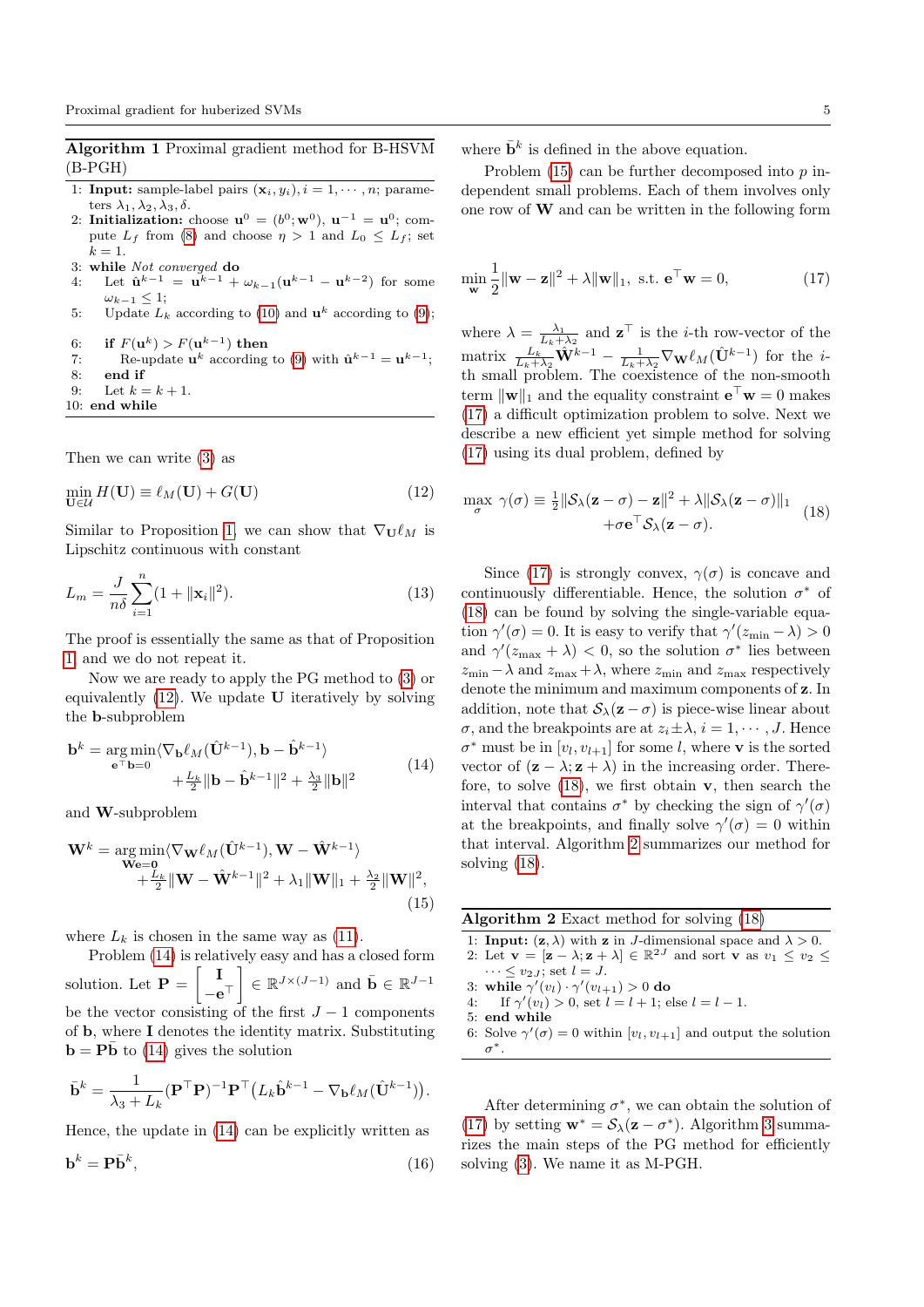# <span id="page-5-0"></span>Algorithm 3 Proximal gradient method for M-HSVM (M-PGH)

- 1: **Input:** sample-label pairs  $(\mathbf{x}_i, y_i)$ ,  $i = 1, \dots, n$  with each  $y_i \in \{1, \cdots, J\}$ ; parameters  $\lambda_1, \lambda_2, \lambda_3, \delta$ .
- 2: Initialization: choose  $\mathbf{U}^0$ ,  $\mathbf{U}^{-1} = \mathbf{U}^0$ ; compute  $L_m$  in [\(13\)](#page-4-7) and choose  $\eta > 1$  and  $L_0 \le L_m$ ; set  $k = 1$ . 3: while Not converged do
- 4: Let  $\hat{\mathbf{U}}^{k-1} = \tilde{\mathbf{U}}^{k-1} + \omega_{k-1}(\mathbf{U}^{k-1} \mathbf{u}^{k-2})$  for some  $\omega_{k-1} \leq 1$ ;
- 5: Choose  $L_k$  in the same way as [\(10\)](#page-3-4);
- 6: Update  $\mathbf{b}^k$  by [\(16\)](#page-4-8);
- 7: for  $i = 1, \dots, p$  do
- 8: Set **z** to the *i*-th row of
- 9:  $\frac{L_k}{L_k + \lambda_2} \mathbf{\hat{W}}^{k-1} \frac{1}{L_k + \lambda_2} \nabla_{\mathbf{W}} \ell_M(\mathbf{\hat{U}}^{k-1});$
- 10: Solve [\(18\)](#page-4-5) by Algorithm [2](#page-4-6) with input  $(\mathbf{z}, \frac{\lambda_1}{L_k + \lambda_2})$  and let  $\sigma^*$  be the output;
- 11: Set the *i*-th row of **W**<sup>k</sup> to be  $S_{\lambda}(\mathbf{z} \sigma^*)$ ;
- 12: end for
- 13: if  $H(U^k) > H(U^{k-1})$  then 14: Re-update  $\mathbf{b}^k$  and  $\mathbf{W}^k$  according to [\(16\)](#page-4-8) and [\(15\)](#page-4-3) with  $\hat{\mathbf{U}}^{k-1} = \mathbf{U}^{k-1}$ ;
- 15: end if
- 16: Let  $k = k + 1$ .
- 17: end while

#### 2.4 Convergence results

Instead of analyzing the convergence of Algorithms [1](#page-4-0) and [3,](#page-5-0) we do the analysis of the PG method for [\(4\)](#page-2-4) with general  $\xi_1$  and  $\xi_2$  and regard Algorithms [1](#page-4-0) and [3](#page-5-0) as special cases. Throughout our analysis, we assume that  $\xi_1$  is a differentiable convex function and  $\nabla \xi_1$  is Lipschitz continuous with Lipschitz constant L. We also assume that  $\xi_2$  $\xi_2$  is strongly convex<sup>2</sup> with constant  $\mu > 0$ , namely,

$$
\xi_2(\mathbf{u}) - \xi_2(\mathbf{v}) \geq \langle \mathbf{g}_\mathbf{v}, \mathbf{u} - \mathbf{v} \rangle + \frac{\mu}{2} \|\mathbf{u} - \mathbf{v}\|^2,
$$

for any  $\mathbf{g}_{\mathbf{v}} \in \partial \xi_2(\mathbf{v})$  and  $\mathbf{u}, \mathbf{v} \in \text{dom}(\xi_2)$ , where  $\text{dom}(\xi_2) =$  $\{ \mathbf{u} \in \mathbb{R}^m : \xi_2(\mathbf{u}) < \infty \}$  denotes the domain of  $\xi_2$ .

Similar results have been shown by Nesterov [\[34\]](#page-15-8) and Schmidt et al [\[38\]](#page-16-9). However, our analysis fits to more general settings. Specifically, we allow dynamical update of the Lipschitz parameter  $L_k$  and an acceptable interval of the parameters  $\omega_k$ . On the other hand, [\[34,](#page-15-8) [38\]](#page-16-9) either require  $L_k$  to be fixed to the Lipschitz constant of  $\xi_1$  or require specific values for the  $\omega_k$ 's. In addition, neither of [\[34,](#page-15-8) [38\]](#page-16-9) do the re-update step as in line 7 of Algorithm [1](#page-4-0) or line 13 of Algorithm [3.](#page-5-0)

We tested the PG method under different settings on synthetic datasets, generated in the same way as described in section [3.1.1.](#page-7-0) Our goal is to demonstrate the practical effect that each setting has on the overall performance of the PG method. Table [1](#page-6-1) summarizes

the numerical results, which show that PG method under our settings converges significantly faster than that under the settings of [\[34,](#page-15-8) [38\]](#page-16-9).

To analyze the PG method under fairly general settings, we use the so-called Kurdyka-Lojasiewicz (KL) inequality, which has been widely applied in non-convex optimization. Our results show that the KL inequality can also be applied and simplify the analysis in convex optimization. Extending the discussion of the KL inequality is beyond the scope of this paper and therefore we refer the interested readers to [\[46,](#page-16-10) [32,](#page-15-23) [27,](#page-15-24) [2,](#page-15-25) [47\]](#page-16-11) and the references therein.

Our main result is summarized as follows.

<span id="page-5-2"></span>**Theorem 1** Let  $\{u^k\}$  be the sequence generated by [\(5\)](#page-2-5) with  $L_k \leq L$  and  $\hat{\mathbf{u}}^{k-1} = \mathbf{u}^{k-1} + \omega_{k-1}(\mathbf{u}^{k-1} - \mathbf{u}^{k-2})$  for some  $\omega_{k-1} \leq \sqrt{\frac{L_{k-1}}{L_k}}$  such that [\(24\)](#page-13-2) holds. In addition, we make  $\{\xi(\mathbf{u}^k)\}\$  nonincreasing by re-updating  $\mathbf{u}^k$  with  $\hat{\mathbf{u}}^{k-1} = \mathbf{u}^{k-1}$  in [\(5\)](#page-2-5) whenever  $\xi(\mathbf{u}^k) > \xi(\mathbf{u}^{k-1})$ . Then  $\mathbf{u}^k$  R-linearly converges to the unique minimizer  $\mathbf{u}^*$  of [\(4\)](#page-2-4), namely, there exist positive constants C and  $\tau < 1$ such that

<span id="page-5-4"></span>
$$
\|\mathbf{u}^k - \mathbf{u}^*\| \le C\tau^k, \ \forall k \ge 0. \tag{19}
$$

The proof of this theorem is given in the Appendix due to its technical complexity. Using the results of Theorem [1,](#page-5-2) we establish the convergence results of Algorithms [1](#page-4-0) and [3](#page-5-0) in the following corollary.

**Corollary 1** Let  $\{u^k\}$  and  $\{U^k\}$  be the sequences gen- $\sqrt{L_{k-1}}$ erated by Algorithms [1](#page-4-0) and [3](#page-5-0) with  $\lambda_2, \lambda_3 > 0$  and  $\omega_{k-1} \leq$  $\frac{1}{L_k}$ . Then  $\{u^k\}$  and  $\{U^k\}$  R-linearly converge to the unique solutions of [\(2\)](#page-2-0) and [\(3\)](#page-2-1), respectively.

Remark 1 If one of  $\lambda_2$  and  $\lambda_3$  vanishes, we only have sublinear convergence by some appropriate choice of  $\omega_k$ . The results can be found in [\[1\]](#page-15-9).

# <span id="page-5-3"></span>2.5 Two-stage accelerated method for large-scale problems

Most cost of Algorithm [1](#page-4-0) at iteration  $k$  occurs in the computation of  $\nabla f(\hat{\mathbf{u}}^{k-1})$  and the evaluation of  $F(\mathbf{u}^k)$ . Let  $\mathbf{V} = (\mathbf{v}_1, \dots, \mathbf{v}_n)^\top$  where  $\mathbf{v}_1, \dots, \mathbf{v}_n$  are defined in [\(7\)](#page-3-6). To compute  $\nabla f(\hat{\mathbf{u}}^{k-1})$ , we need to have  $\mathbf{V}\hat{\mathbf{u}}^{k-1}$  and  $\nabla f_i(\hat{\mathbf{u}}^{k-1}), i = 1, \cdots, n$ , which costs  $O(np)$  in total. Evaluating  $F(\mathbf{u}^k)$  needs  $\mathbf{V}\mathbf{u}^k$  which costs  $O(np)$ . To save the computing time, we store both  $\mathbf{Vu}^{k-1}$  and  $\mathbf{Vu}^k$ so that  ${\bf V}\hat{\bf u}^k$  can be obtained by  ${\bf V}\hat{\bf u}^k={\bf V}{\bf u}^k+\omega_k({\bf V}{\bf u}^k \mathbf{Vu}^{k-1}$ ). This way, we only need to compute  $\mathbf{Vu}^k$  once during each iteration, and the total computational cost is  $O(Tnp)$  where T is the total number of iterations.

<span id="page-5-1"></span><sup>&</sup>lt;sup>2</sup> Without strong convexity of  $\xi_2$ , we only have sublinear convergence as shown in [\[1\]](#page-15-9).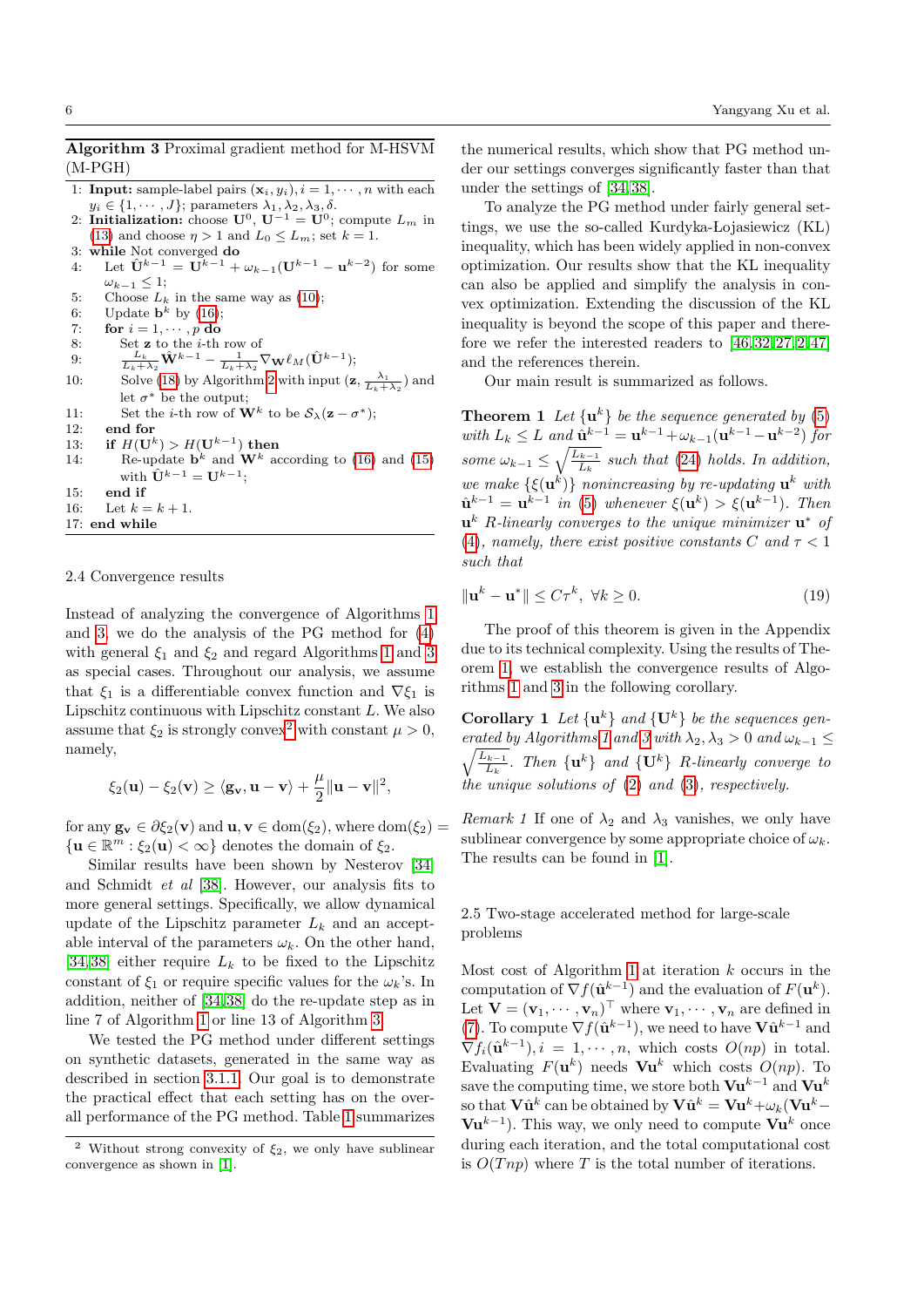<span id="page-6-1"></span>**Table 1** Performance of the PG method with different settings: [\[38\]](#page-16-9) sets  $L_k = L_f$  for all k; neither of [\[34,](#page-15-8)[38\]](#page-16-9) makes  $F(\mathbf{x}_k)$ non-increasing. The data used in these tests is generated in the same way as described in section [3.1.1,](#page-7-0) and here we set the correlation parameter  $\rho = 0$ .

| Problems           | Our settings |      |           |          | Settings of [34] |                   |          | Settings of [38] |             |  |
|--------------------|--------------|------|-----------|----------|------------------|-------------------|----------|------------------|-------------|--|
| (n, p, s)          | $#$ iter     | time | obj.      | $#$ iter | time             | obj.              | $#$ iter | time             | obi         |  |
| (3000, 300, 30)    | 34           | 0.06 | 1.0178e-1 | 135      | 0.22             | $1.0178$ e- $1\,$ | 475      | 0.75             | $1.0178e-1$ |  |
| (2000, 20000, 200) | 91           | 4.34 | 8.0511e-2 | 461      | 21.77            | 8.0511e-2         | 2000     | 99.05            | 8.0511e-2   |  |

As  $p$  is large and the solution of  $(2)$  is sparse, namely, only a few features are relevant, we can further reduce the cost of Algorithm [1](#page-4-0) by switching from the original high-dimensional problem to a lower-dimensional one. More precisely, we first run Algorithm [1](#page-4-0) with  $L_k = L_f$ and  $\omega_k = 0$  until the support of  $\mathbf{w}^k$  remains almost unchanged. Then we reduce [\(2\)](#page-2-0) to a lower-dimensional problem by confining w to the detected support, namely, all elements out of the detected support are kept zero. Finally, Algorithm [1](#page-4-0) is employed again to solve the lower-dimensional problem. The two-stage method for [\(2\)](#page-2-0) is named as B-PGH-2, and its solidness rests on the following lemma, which can be shown in a similar way as the proof of Lemma 5.2 in [\[17\]](#page-15-26).

**Lemma 1** Let  $\{(b^k, \mathbf{w}^k)\}\)$  be the sequence generated by Algorithm [1](#page-4-0) with  $L_k = L_f$  and  $\omega_k = 0$  starting from any  $\mathbf{u}^0 = (b^0, \mathbf{w}^0)$ . Suppose  $\mathbf{u}^* = (b^*, \mathbf{w}^*)$  is the unique solution of [\(2\)](#page-2-0) with  $\lambda_3 > 0$ . Let

$$
Q(b, \mathbf{w}) = f(b, \mathbf{w}) + \frac{\lambda_2}{2} ||\mathbf{w}||^2 + \frac{\lambda_3}{2} b^2,
$$
  

$$
h_i(\mathbf{w}) = w_i - \frac{1}{L_f + \lambda_2} \nabla_{w_i} Q(\mathbf{u}),
$$

and

$$
\mathcal{I} = \{i : |\nabla_{w_i} Q(\mathbf{u}^*)| < \lambda_1\}, \ \mathcal{E} = \{i : |\nabla_{w_i} Q(\mathbf{u}^*)| = \lambda_1\},
$$

where  $w_i$  is the ith component of **w**. Then supp $(\mathbf{w}^*) \subset$  $\mathcal{E}$  and  $w_i^* = 0, \forall i \in \mathcal{I}$ , where supp $(\mathbf{w}^*)$  denotes the support of  $\mathbf{w}^*$ . In addition,  $w_i^k = 0$ ,  $\forall i \in \mathcal{I}$  and  $\text{sign}(h_i(\mathbf{w}^k)) = \text{PGH}$  if both of the following conditions are satisfied  $sign(h_i(\mathbf{w}^*)), \forall i \in \mathcal{E}$  for all but at most finite iterations.

Suppose the cardinality of the solution support is s. Then the total computational cost of the two-stage method B-PGH-2 is  $O(T_1np + T_2ns)$ , where  $T_1, T_2$  are the numbers of iterations in the first and second stages, respectively. Numerically, we found that  $\text{supp}(\mathbf{w}^*)$  could be detected in several iterations, namely,  $T_1$  is usually small. When  $s \ll p$ , B-PGH-2 can be significantly faster than B-PGH, as demonstrated by our experiments in Section [3.](#page-6-0) In the same way, Algorithm [3](#page-5-0) can be accelerated by a two-stage method. We omit the analysis since it can be derived by following the same steps.

#### <span id="page-6-0"></span>3 Numerical Experiments

In the first part of this section, we compare B-PGH, described in Algorithm [1,](#page-4-0) with two very recent binaryclass SVM solvers using ADMM [\[49\]](#page-16-12) and GCD[3](#page-6-2) [\[48\]](#page-16-4) on both synthetic and real data. ADMM solves model [\(1\)](#page-1-1) whereas both B-PGH and GCD solve model [\(2\)](#page-2-0). In the second part, we compare the performance of five different multi-class SVMs which are: the model defined by [\(3\)](#page-2-1), the  $\ell_1$ -regularized M-SVM in [\[42\]](#page-16-5), the  $\ell_{\infty}$ -regularized M-SVM in [\[50\]](#page-16-6), the "one-vs-all" (OVA) method [\[3\]](#page-15-4), and the Decision Directed Acyclic Graph (DDAG) method [\[36\]](#page-15-6). We use M-PGH<sup>[4](#page-6-3)</sup>, described in Algorithm [3,](#page-5-0) to solve [\(3\)](#page-2-1) and Sedumi [\[39\]](#page-16-13) for the  $\ell_1$ and  $\ell_{\infty}$ -regularized M-SVMs. Sedumi is called through CVX [\[21\]](#page-15-27). All the tests were performed on a computer having an i7-620m CPU and 3-GB RAM and running 32-bit Windows 7 and Matlab 2010b.

#### 3.1 Binary-class SVM

For B-PGH, the parameters  $\eta$  and  $L_0$  were set to  $\eta =$ 1.5 and  $L_0 = \frac{2L_f}{n}$ , respectively. We chose

$$
\omega_{k-1} = \min\left(\frac{t_{k-1} - 1}{t_k}, \sqrt{\frac{L_{k-1}}{L_k}}\right),\,
$$

where  $t_0 = 1$  and  $t_k = \frac{1}{2} \left( 1 + \sqrt{1 + 4t_{k-1}^2} \right)$ . The starting point was chosen to be a zero vector. We stop Bduring three consecutive iterations

$$
\frac{F_{k-1} - F_k}{1 + F_{k-1}} \le tol, \qquad \frac{\|\mathbf{u}^{k-1} - \mathbf{u}^k\|}{1 + \|\mathbf{u}^{k-1}\|} \le tol,
$$
\n(20)

where  $\mathbf{u}^k = (b^k; \mathbf{w}^k)$  and  $F_k = F(\mathbf{u}^k)$ . The stopping tolerance was set to  $tol = 10^{-6}$  for B-PGH and GCD and  $tol = 10^{-5}$  for ADMM since  $tol = 10^{-6}$  was too

<span id="page-6-2"></span><sup>3</sup> Our algorithm and ADMM are both implemented in MATLAB, while the code of GCD is written in R. To be fair, we re-wrote the code of GCD and implemented it in MATLAB.

<span id="page-6-3"></span><sup>4</sup> The paper [\[30\]](#page-15-11) uses a path-following method to solve [\(3\)](#page-2-1). However, its code is not publicly available.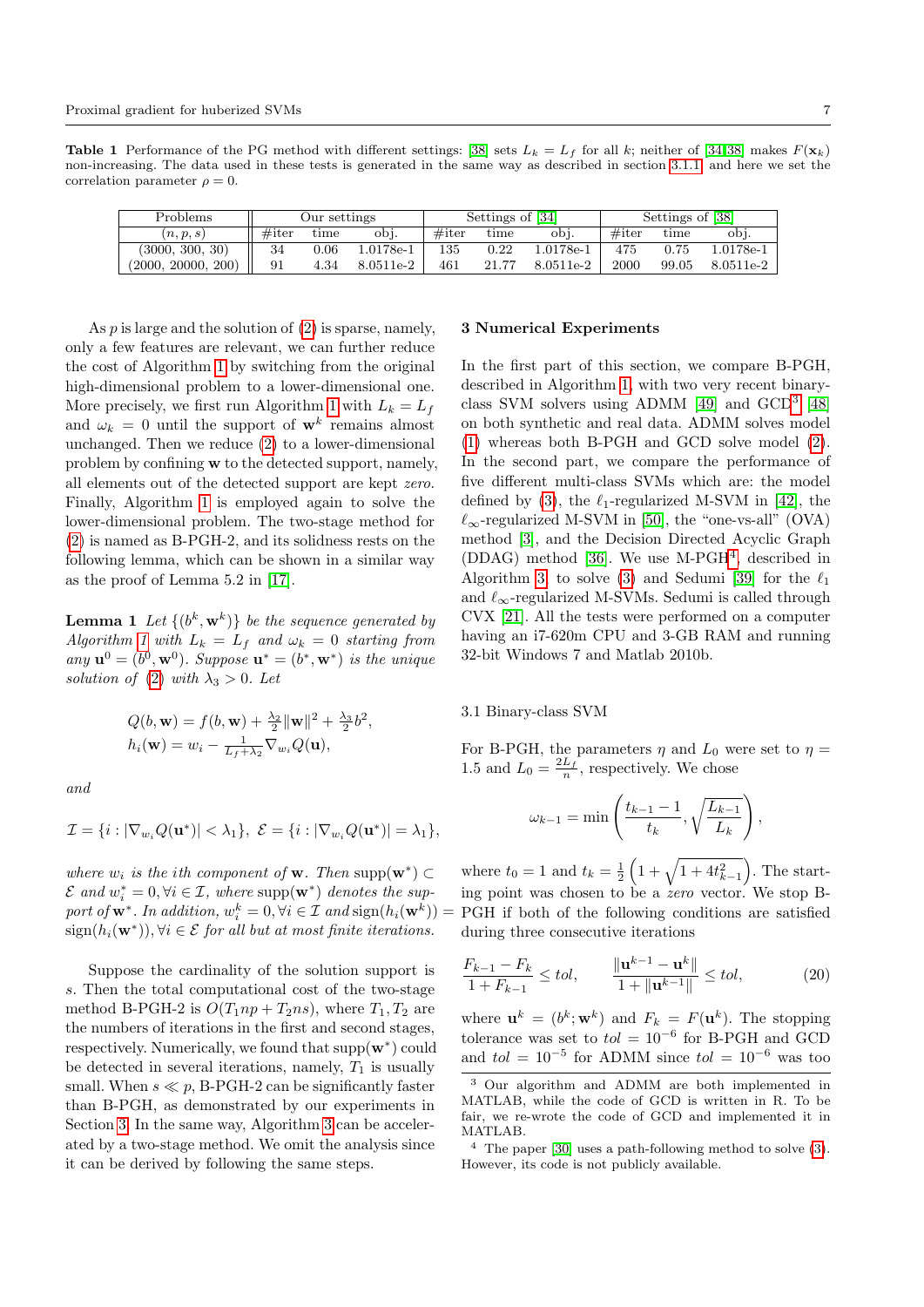stringent. For B-PGH-2, we took  $tol = 10^{-3}$  at the first stage and  $tol = 10^{-6}$  at the second stage. The penalty parameters for ADMM were set to  $\mu_1 = \frac{100}{n}$  and  $\mu_2 =$ 50 as suggested in [\[49\]](#page-16-12). All the other parameters for ADMM and GCD were set to their default values.

### <span id="page-7-0"></span>3.1.1 Synthetic data

We generated *n* samples in  $\mathbb{R}^p$  with one half in the "+1" class and the other half in the "−1" class. Specifically, each sample in the " $+1$ " class was generated according to the Gaussian distribution  $\mathcal{N}(\mu, \Sigma)$  and each sample in the "−1" class according to  $\mathcal{N}(-\mu, \Sigma)$ . The mean vector

$$
\boldsymbol{\mu} = (\underbrace{1, \cdots, 1}_{s}, \underbrace{0, \cdots, 0}_{p-s})^{\top},
$$

and the covariance matrix

$$
\mathbf{\Sigma} = \begin{bmatrix} \rho \mathbf{1}_{s \times s} + (1 - \rho) \mathbf{I}_{s \times s} & \mathbf{0}_{s \times (p - s)} \\ \mathbf{0}_{(p - s) \times s} & \mathbf{I}_{(p - s) \times (p - s)} \end{bmatrix},
$$

where  $\mathbf{1}_{s\times s}$  is the matrix of size  $s \times s$  with all one's, **0** is the matrix with all zero's, and  $\mathbf{I}_{s \times s}$  is an identity matrix of size  $s \times s$ . The first s variables are relevant for classification and the rest ones being noise. This simulated data was also used in [\[44,](#page-16-0) [49\]](#page-16-12). We tested the speed of the algorithms on different sets of dimension  $(n, p, s)$  and the correlation  $\rho$ . The smoothing parameter for B-PGH and GCD was set to  $\delta = 1$  in this subsection, and  $\lambda_3 = \lambda_2$  is set in [\(2\)](#page-2-0). Table [2](#page-8-0) lists the average running time (sec) of 10 independent trials. For each run, we averaged the time over 25 different pairs of  $(\lambda_1, \lambda_2)$ . From the results, we can see that B-PGH was consistently faster than GCD and over 50 times faster than ADMM. In addition, the two-stage accelerated algorithm B-PGH-2 (see section [2.5\)](#page-5-3) was significantly faster than B-PGH when p was large and  $s \ll p$ .

We also tested the prediction accuracy and variable selection of the algorithms. The problem dimension was set to  $n = 50, p = 300, s = 20$ . The optimal pair of  $(\lambda_1, \lambda_2)$  was selected from a large grid by 10-fold cross validation. We use  $n_t$  for the number of selected relevant variables and  $n_f$  for the number of selected noise variables. In addition, we use "accu." for the prediction accuracy. The average results of 500 independent runs corresponding to  $\rho = 0$  and  $\rho = 0.8$  are shown in Table [3.](#page-8-1) During each run, the algorithms were compared on a test set of 1000 samples. From the table, we can see that B-PGH achieved similar accuracy to that by GCD, and they both performed better than ADMM, especially in the case of  $\rho = 0.8$ . In addition, B-PGH-2 obtained similar solutions as B-PGH.

Table 4 The size and data type of the tested real datasets

<span id="page-7-1"></span>

| Dataset     | #training | $\#$ testing | $# \text{features}$ | Type   |
|-------------|-----------|--------------|---------------------|--------|
|             |           |              |                     |        |
| australian  | 200       | 490          | 14                  | Dense  |
| colon       | 30        | 32           | 2,000               | Dense  |
| duke        | 32        | 10           | 7,129               | Dense  |
| gisette     | 500       | 1,000        | 5,000               | Dense  |
| leuk        | 38        | 34           | 7,129               | Dense  |
| sub-rcv1    | 500       | 1,000        | 47,236              | Sparse |
| sub-realsim | 500       | 1,000        | 20,958              | Sparse |
| fMRJa       | 30        | 10           | 1715                | Dense  |
| fMRIb       | 30        | 10           | 1874                | Dense  |
| fMRIc       | 30        | 10           | 1888                | Dense  |

#### <span id="page-7-4"></span>3.1.2 Medium-scale real data

In this subsection, we compare B-PGH, GCD and ADMM on medium-scale real data (see Table [4\)](#page-7-1). The first seven datasets are available from the LIBSVM dataset<sup>[5](#page-7-2)</sup> and the last three from Tom Mitchells neuroinformatics re-search group<sup>[6](#page-7-3)</sup>. Both  $rev1$  and realsim have large feature dimensions but only about 0.2% nonzeros. colon, duke and leuk are datasets of gene expression profiles for colon cancer, breast cancer and leukemia, respectively. The original dataset of **colon** consists of 62 samples, and we randomly chose 30 of them for training and the rest for tesing. gisette is a hand-writing digit recognition problem from NIPS 2003 Feature Selection Challenge. The training set for gisette is a random subset of the original 6000 samples, and the testing set contains all of the original  $1000$  samples.  $\text{rcv1}$  is a collection of manually cetegorized news wires from Reuters. Both the training and tesing instances for sub-rcv1 are randomly sub-sampled from the original training and tesing samples. realsim contains UseNet articles from four discussion groups, for simulated auto racing, simulated aviation, real autos and real aviation. The original dataset of realsim has 72,309 samples, and we randomly sub-sampled 500 instances for training and 1,000 instances for tesing. fMRIa, fMRIb, and fM-RIc are functional MRI (fMRI) data of brain activities when the subjects are presented with pictures and text paragraphs.

We fixed  $\lambda_2 = \lambda_3 = 1$  since the algorithms appeared not sensitive to  $\lambda_2$  and  $\lambda_3$ . The optimal  $\lambda_1$ 's were tuned by 10-fold cross-validation on training sets. The smoothing parameter was set to  $\delta = 1$  for both B-PGH and GCD. All the other settings are the same as those in the previous test. The results are shown in Table [5.](#page-9-0) For comparison, we also report the prediction accu-racies by LIBLINEAR [\[11\]](#page-15-28) with  $L_1$ -regularized  $L_2$ -loss. From the results, we can see that B-PGH is significantly faster than GCD and ADMM, and it also gives the best

<span id="page-7-3"></span><span id="page-7-2"></span><sup>5</sup> http://www.csie.ntu.edu.tw/∼cjlin/libsvmtools/datasets <sup>6</sup> http://www.cs.cmu.edu/∼tom/fmri.html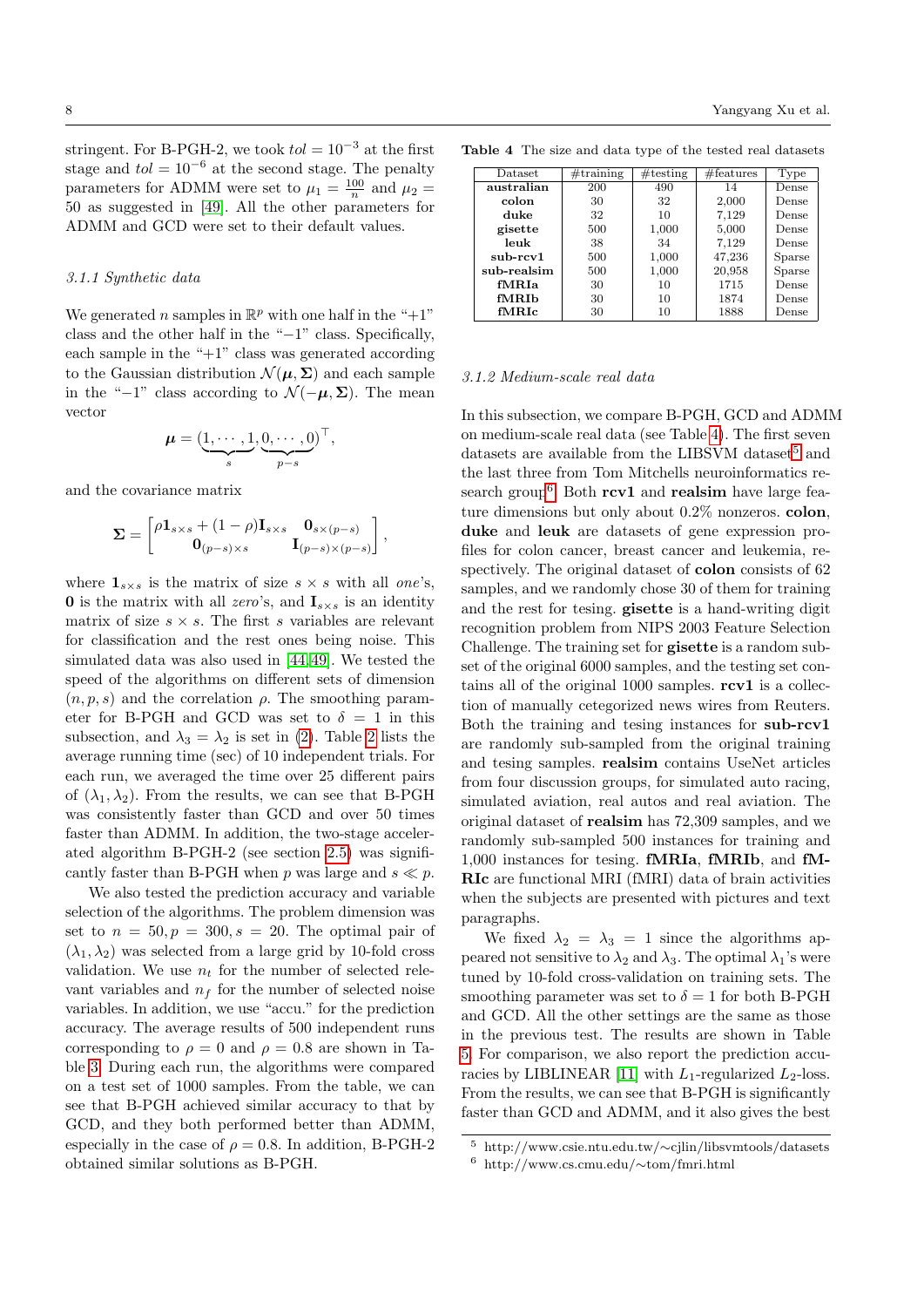<span id="page-8-0"></span>Table 2 Running time (in seconds) of B-PGH, GCD and ADMM. Each result is the average of 10 independent trials<sup>∗</sup>. For each run, the time is averaged over 25 different pairs of  $(\lambda_1, \lambda_2)$ .

 $*$  For  $n = 2000, p = 20000$ , the time for ADMM is over one half hour.

| Problems           | B-PGH    |              |            | $B-PGH-2$    |            | GCD          |            | <b>ADMM</b>  |  |
|--------------------|----------|--------------|------------|--------------|------------|--------------|------------|--------------|--|
| (n, p, s)          | $\rho=0$ | $\rho = 0.8$ | $\rho = 0$ | $\rho = 0.8$ | $\rho = 0$ | $\rho = 0.8$ | $\rho = 0$ | $\rho = 0.8$ |  |
| (500, 50, 5)       | 0.0060   | 0.0081       | 0.0059     | 0.0071       | 0.0116     | 0.0192       | 0.6354     | 0.8641       |  |
| (2000, 100, 10)    | 0.0176   | 0.0256       | 0.0173     | 0.0218       | 0.0848     | 0.1469       | 2.4268     | 3.5340       |  |
| (50, 300, 30)      | 0.0126   | 0.0162       | 0.0099     | 0.0113       | 0.0338     | 0.0409       | 0.6819     | 1.1729       |  |
| (100, 500, 50)     | 0.0179   | 0.0242       | 0.0117     | 0.0152       | 0.0727     | 0.0808       | 1.4879     | 2.5482       |  |
| (200, 2000, 100)   | 0.0720   | 0.1227       | 0.0301     | 0.0446       | 0.5653     | 0.4735       | 7.9985     | 12.998       |  |
| (2000, 20000, 200) | 5.7341   | 8.5379       | 1.1543     | 1.7531       | 32.721     | 30.558       |            |              |  |

<span id="page-8-1"></span>Table 3 Classification accuracies and variable selections of B-PGH, GCD and ADMM. All results are the averages of 500 independent runs, each of which tests on a 1000 tesing set. The numbers in the parentheses are the corresponding standard errors.

| Algorithms |                                | $\rho = 0$ |             |           | $\rho = 0.8$ |              |
|------------|--------------------------------|------------|-------------|-----------|--------------|--------------|
|            | $n_{\rm \scriptscriptstyle L}$ | $n_{f}$    | $accu.(\%)$ | $n_{t}$   | Пf           | $accu. (\%)$ |
| B-PGH      | 20.0(0.1)                      | 0.1(0.4)   | 100(0.000)  | 19.9(0.3) | 7.3(3.9)     | 86.6(0.011)  |
| $B-PGH-2$  | 20.0(0.1)                      | 0.1(0.3)   | 100(0.000)  | 19.9(0.4) | 7.5(4.1)     | 86.6(0.011)  |
| GCD        | 20.0(0.1)                      | 0.1(0.3)   | 100(0.000)  | 19.9(0.4) | 7.4(3.8)     | 86.4(0.011)  |
| ADMM       | 19.0(0.9)                      | 2.9(1.8)   | 100(0.000)  | 17.2(1.5) | 23.1(6.0)    | 85.7(0.013)  |

prediction accuracy. B-PGH-2 was fastest and achieved the same accuracy as B-PGH except for gisette. We want to mention that GCD can give the same accuracy as B-PGH but it needs to run much longer time, and ADMM can rarely achieve the same accuracy even if it runs longer since it solves a different model.

#### <span id="page-8-3"></span>3.1.3 Statistical comparison

We also performed the statistical comparison of B-PGH, GCD, and ADMM. Following [\[9\]](#page-15-29), we did the Wilcoxon signed-ranks test<sup>[7](#page-8-2)</sup> [\[45\]](#page-16-14) and Friedman test [\[12,](#page-15-30)13] to see if the differences of the compared methods are significant. The former test is for pair-wise comparison and the latter one for multiple comparison. Specifically, for two different methods, denote  $d_i$  as the difference of their score (e.g., prediction accuracy) on the  $i$ -th dataset and rank  $d_i$ 's based on their absolute value. Let

$$
z = \frac{T - \frac{1}{4}N(N+1)}{\sqrt{\frac{1}{24}N(N+1)(2N+1)}},\tag{21}
$$

where N is the number of datasets,  $T = \min(R^+, R^-)$ , and

$$
R^{+} = \sum_{d_i > 0} \text{rank}(d_i) + \frac{1}{2} \sum_{d_i = 0} \text{rank}(d_i),
$$
  

$$
R^{-} = \sum_{d_i < 0} \text{rank}(d_i) + \frac{1}{2} \sum_{d_i = 0} \text{rank}(d_i).
$$

Table [6](#page-9-1) shows the pair-wise z-values and the corresponding p-values of the five compared methods. At  $p$ -value  $\lt$  0.05, we find that there is no significant differences between B-PGH and B-PGH-2 and neither between GCD and ADMM, and any other pair of methods make significant difference.

The Friedman statistic can be calculated by

$$
\chi_F^2 = \frac{12N}{K(K+1)} \left[ \sum_{j=1}^K AR_j - \frac{K(K+1)^2}{4} \right],\tag{22}
$$

where K is the number of compared methods,  $AR_j =$  $\sum_{i=1}^{N} r_i^j$  denotes the average rank of the *j*-th method, and  $r_i^j$  is the rank of the j-th method on the *i*-th dataset. Table [7](#page-9-2) shows the ranks of the compared methods according to their prediction accuracies, where average ranks are applied to ties. The p-value indicates significant difference among the five methods at  $p$ -value  $\lt$ 0.05.

We further proceeded with a post-hoc test through Holm's step-down procedure [\[19\]](#page-15-32). Assuming the  $p$ -values for compared classifiers to the control one are ordered

<span id="page-8-2"></span><sup>7</sup> The Wilcoxon signed-ranks test is in general better than the paired t-test as demonstrated in [\[9\]](#page-15-29).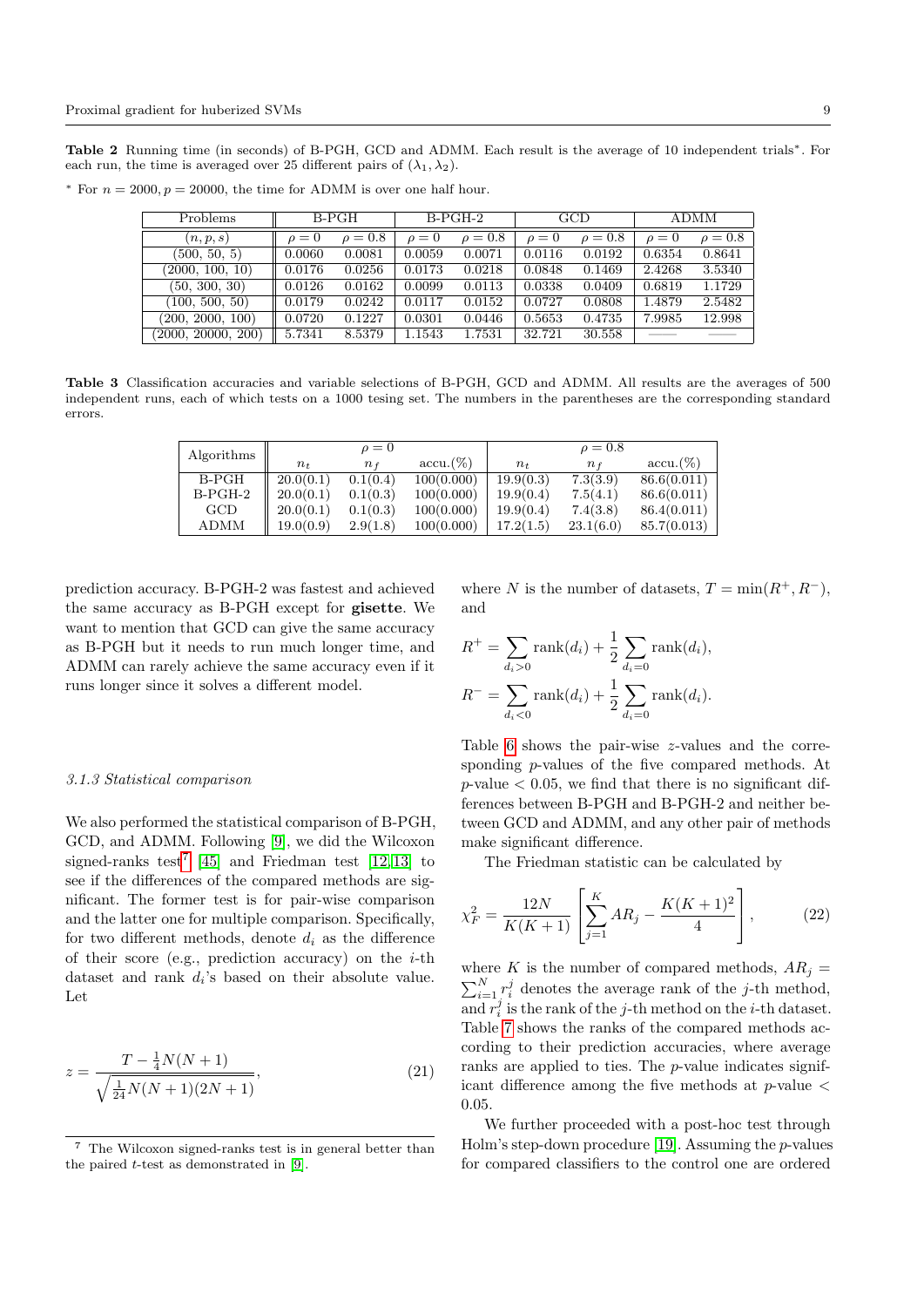<span id="page-9-0"></span>Table 5 Comparison results of B-PGH, GCD, ADMM and LIBLINEAR on real data. The best prediction accuracy for each dataset is highlighted in **bold** and the best running time (sec) in *italics*.

| $\rm{Dataset}$ |            | $B-PGH$ |      |            | $B-PGH-2$ |      |                              | GCD  |       |                              | <b>ADMM</b> |          | LIBLINEAR  |
|----------------|------------|---------|------|------------|-----------|------|------------------------------|------|-------|------------------------------|-------------|----------|------------|
|                | $accu(\%)$ | supp    | time | $accu(\%)$ | supp      | time | $\overline{\text{accu}(\%)}$ | supp | time  | $\overline{\text{accu}(\%)}$ | supp        | time     | $accu(\%)$ |
| australian     | 87.4       | 11      | 0.01 | 87.4       |           | 0.01 | 86.7                         | 10   | 0.02  | 86.9                         | 14          | 1.08     | 85.7       |
| colon          | 84.4       | 89      | 0.04 | 84.4       | 89        | 0.05 | 84.4                         | 89   | 0.38  | 84.4                         | 118         | 1.48     | 81.3       |
| duke           | 90         | 118     | 0.20 | 90         | 118       | 0.10 | 90                           | 112  | 0.93  | 90                           | 171         | 3.11     | 80         |
| gisette        | 92.9       | 977     | 1.99 | 92.7       | 946       | 1.94 | 92.6                         | 959  | 17.61 | 92.8                         | 1464        | 218.5    | 91.7       |
| leuk           | 91.2       | 847     | 0.19 | 91.2       | 846       | 0.15 | 82.4                         | 716  | 3.10  | 82.4                         | 998         | 2.35     | 91.2       |
| $sub-rcv1$     | 84.8       | 1035    | 0.06 | 84.8       | 1035      | 0.05 | 83.3                         | 1035 | 3.46  | 82.3                         | 1776        | 2.61     | 80.1       |
| sub-realsim    | 92.9       | 1134    | 0.04 | 92.9       | 1134      | 0.02 | 91.9                         | 1134 | 2.96  | 92.8                         | 1727        | $1.61\,$ | 90.9       |
| fMRIa          | 90         | 141     | 0.07 | 90         | 141       | 0.06 | 70                           | 130  | 5.31  | 70                           | 203         | 0.57     | 70         |
| fMRIb          | 100        | 1098    | 0.11 | 100        | 1108      | 0.07 | 90                           | 180  | 2.26  | 100                          | 1767        | 0.03     | 70         |
| fMRIc          | 100        | 1827    | 0.10 | 100        | 1825      | 0.08 | 80                           | 1324 | 2.05  | 90                           | 1882        | 0.06     | 50         |

<span id="page-9-1"></span>**Table 6**  $z$ -value (above diagonal) and  $p$ -value (below diagnal) of Wilcoxon signed-ranks test of B-PGH, GCD, ADMM and LIBLINEAR on real datasets.

| Methods     | B-PGH  | $B-PGH-2$ | GCD       | <b>ADMM</b> | LIBLINEAR. |
|-------------|--------|-----------|-----------|-------------|------------|
| B-PGH       |        | $-0.5096$ | $-2.6502$ | $-2.4973$   | $-2.7521$  |
| $B-PGH-2$   | 0.6102 | $-$       | $-2.6502$ | $-2.0896$   | $-2.7521$  |
| GCD         | 0.0080 | 0.0080    |           | $-1.4780$   | $-2.0386$  |
| <b>ADMM</b> | 0.0126 | 0.0366    | 0.1394    |             | $-2.0386$  |
| LIBLINEAR.  | 0.0060 | 0.0060    | 0.0414    | 0.0414      |            |

<span id="page-9-2"></span>Table 7 Friedman ranking of B-PGH, GCD, ADMM and LIBLINEAR according to their prediction accuaries on real datasets.

| Dataset      | B-PGH          | $B-PGH-2$                                                  | $_{\rm GCD}$ |      |     |
|--------------|----------------|------------------------------------------------------------|--------------|------|-----|
| australian   | $1.5\,$        | 1.5                                                        |              | 3    |     |
| colon        | 2.5            | 2.5                                                        | 2.5          | 2.5  | 5   |
| duke         | 2.5            | 2.5                                                        | 2.5          | 2.5  | 5   |
| gisette      |                | $\overline{2}$                                             | 4            | 3    | 5   |
| leuk         | 2              | $\overline{2}$                                             | 4.5          | 4.5  | 2   |
| sub-rcv1     | 1.5            | 1.5                                                        | 3            | 4    | 5   |
| sub-realsim  | 1.5            | 1.5                                                        |              | 3    | 5   |
| fMRIa        | 1.5            | 1.5                                                        |              |      |     |
| fMRIb        | $\overline{2}$ | $\overline{2}$                                             |              | 2    | 5   |
| fMRIc        | 1.5            | 1.5                                                        |              | 3    | 5   |
| Average rank | 1.75           | 1.85                                                       | 3.65         | 3.15 | 4.6 |
|              |                | $\chi_F^2$ -value = 23.56, p-value = $9.78 \times 10^{-5}$ |              |      |     |

as  $p_1 \leq p_2 \leq \ldots \leq p_{K-1}$ , Holm's step-down procedure starts from the largest one and compares it to  $\frac{\alpha}{(K-1)}$ , where  $\alpha$  is the target p-value. If  $p_1 < \frac{\alpha}{(K-1)}$ , it rejects the corresponding null-hypothesis and compares  $p_2$  to  $\frac{\alpha}{(K-2)}$ , and so on. We set B-PGH as the control classifier and used  $(R_1 - R_j)/\sqrt{\frac{K(K+1)}{6N}}$  $\frac{K+1}{6N}$  to find the  $p$ -value for the  $j$ -th method compared to the control one. The p-values are 0.8875, 0.0072, 0.0477, and  $5.57 \times 10^{-5}$  respectively for B-PGH-2, GCD, ADMM, and LIBLINEAR. Hence, at  $\alpha = 0.05$ , B-PGH made significant difference with GCD and LIBLINEAR but not with B-PGH-2 or ADMM, and at  $\alpha = 0.10$ , B-PGH made significant difference with all other methods except B-PGH-2.

#### 3.1.4 Large-scale real data

This subsection compares B-PGH, GCD and ADMM on two large-scale datasets. The first one is rcv1, part of which has been tested in section [3.1.2.](#page-7-4) It has 20,242 training samples, and each sample has 47,236 features. We use the same 1,000 samples as in section [3.1.2](#page-7-4) for testing. The second dataset contains all the 72,309 samples of realsim, part of which is used in section [3.1.2,](#page-7-4) and each sample has 20,958 features. We randomly selected 20,000 samples for testing and the rest for training. Both the two datasets are highly sparse. For all algorithms, we fixed  $b = 0$  since we observed that using the bias term would affect the prediction accuracy. For B-PGH and GCD, we set  $\delta = 1$ . The best values of  $\lambda_1$  and  $\lambda_2$  were searched from a large grid by 10-fold cross-validation. The parameters for B-PGH and GCD were set the same as above. ADMM suffered from memory problem since it needs to explicitly form the matrix  $X^{\dagger}X$ , which is dense even though X is sparse, where the *i*-th column of  $X$  was formed by the *i*-th data point  $x_i$ . Hence, we did not report the results of ADMM. The results by B-PGH and GCD are shown in Table [8,](#page-10-0) where we also reported the prediction accuracy by LIBLINEAR for comparison. From the results we can conclude that both or our algorithms, B-PGH and B-PGH-2, are significantly faster (almost 400 times) than the GCD method. In addition, the accuracy of B-PGH and B-PGH-2 is very similar to that of GCD.

## 3.1.5 Effects of the smoothing parameter  $\delta$

We tested how  $\delta$  affected B-PGH and GCD on the real datasets used in section [3.1.2.](#page-7-4) Since the cost reduction by B-PGH-2 was not significant for these datasets as shown in Table [5,](#page-9-0) we did not include it in this test. All parameters were set to the same values as in section [3.1.2](#page-7-4) except for  $\delta$ , which varied between 0.1 and 0.01. The running time and prediction accuracies are shown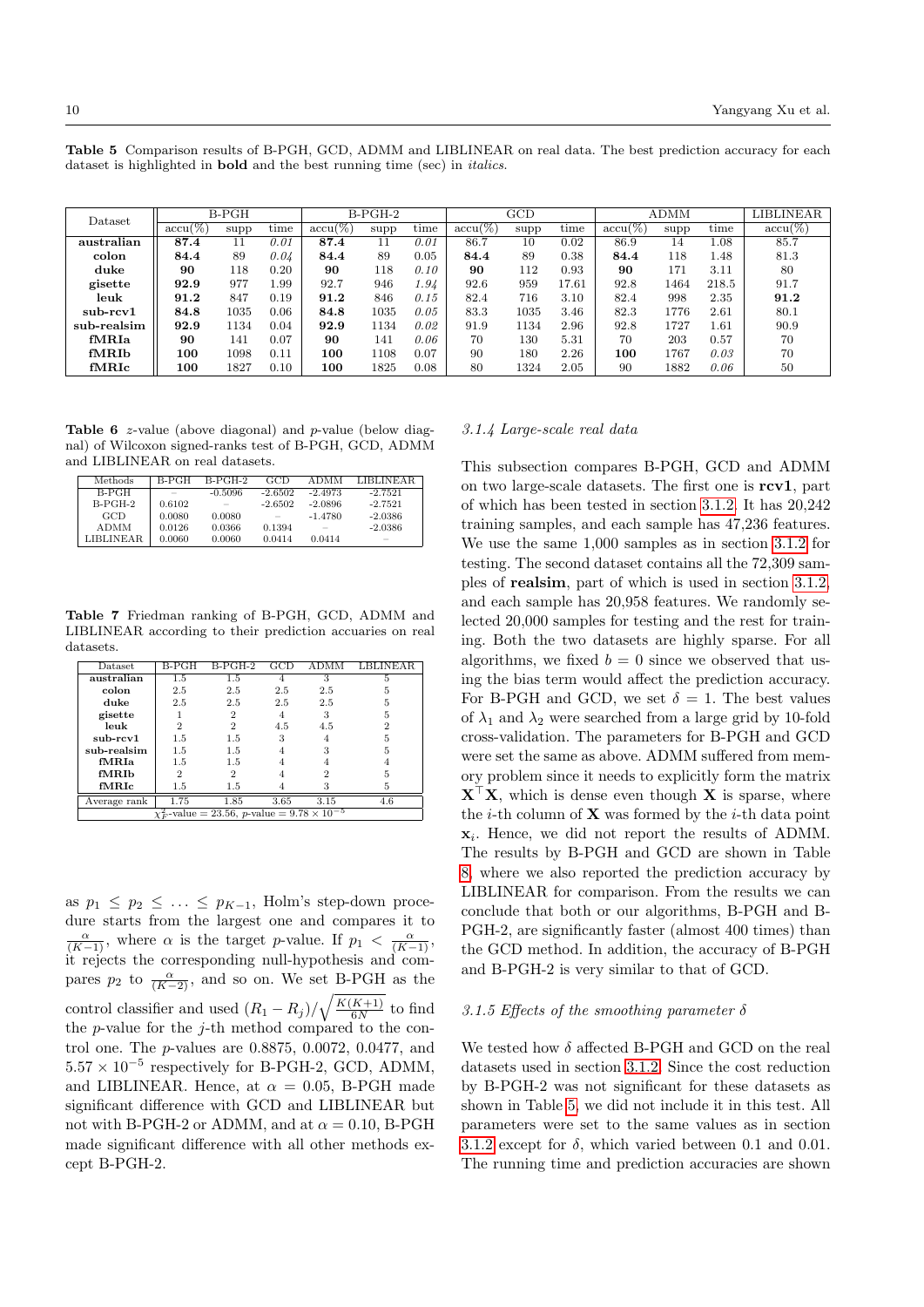<span id="page-10-0"></span>

| Dataset | B-PGH      |       |       |            | B-PGH-2 |         |                            | <b>LIBLINEAR</b> |         |                     |
|---------|------------|-------|-------|------------|---------|---------|----------------------------|------------------|---------|---------------------|
|         | $accu(\%)$ | supp. | time  | $accu(\%)$ | supp.   | time    | $\operatorname{accu}(\% )$ | supp.            | time    | $\mathrm{accu}(\%)$ |
| rcv1    | 100        | 2188  | 9.72  | 100        | 2159    | $9.5\%$ | 99.7                       | 4253             | 8384.57 | 99.5                |
| realsim | 96.7       | 3506  | 16.81 | 96.7       | 3429    | 18.75   | 96.9                       | 5092             | 8028.62 | 97.0                |

Table 8 Comparison of the accuracy and time (sec) for B-PGH and GCD on the large-scale real datasets rcv1 and realsim.

in Table [9.](#page-11-0) Comparing the results with those in Table [5,](#page-9-0) we find that the algorithms tend to give more accurate predictions. However, the accuracy corresponding to  $\delta = 0.01$  is hardly improved over  $\delta = 0.1$ . In addition, the solutions have more nonzeros, i.e., more features are selected. For these reasons, we do not recommend to choose very small  $\delta$ . We observed that  $\delta \in [0.1, 1]$ was fine in all our tests. Furthermore, comparing the columns that show the time in Tables [5](#page-9-0) and [9](#page-11-0) we observe that the efficiency of the GCD method was greatly affected by different values of  $\delta$ . In most cases, GCD can become significantly slow with small  $\delta$ 's. On the contrary, the efficiency of B-PGH was seldom affected by different values of  $\delta$ .

#### 3.2 Multi-class SVM

This subsection tests the performance of M-PGH for solving [\(3\)](#page-2-1) on a synthetic dataset, eight benchmark datasets, and also two microarray datasets. The parameters of M-PGH were set in the same way as those of B-PGH except we set  $L_0 = \frac{L_m}{nJ}$ , where  $L_m$  is given in [\(13\)](#page-4-7). For all the tests,  $\delta = 1$  was set in [\(3\)](#page-2-1).

## 3.2.1 Synthetic data

We compare model [\(3\)](#page-2-1) solved using M-PGH, the  $\ell_1$ -regularized M-SVM [\[42\]](#page-16-5), and the  $\ell_{\infty}$ -regularized M-SVM [\[50\]](#page-16-6) on a four-class example with each sample in  $p$ -dimensional space. The data in class  $j$  was generated from the mixture of Gaussian distributions  $\mathcal{N}(\boldsymbol{\mu}_j, \boldsymbol{\varSigma}_j), j=1$ 1, 2, 3, 4. The mean vectors and covariance matrices are  $\boldsymbol{\mu}_2 = -\boldsymbol{\mu}_1, \boldsymbol{\mu}_4 = -\boldsymbol{\mu}_3, \boldsymbol{\Sigma}_2 = \boldsymbol{\Sigma}_1, \boldsymbol{\Sigma}_4 = \boldsymbol{\Sigma}_3,$  which take the form of

$$
\mu_1 = (\underbrace{1, \cdots, 1}_{s}, \underbrace{0, \cdots, 0}_{p-s})^{\top},
$$
\n
$$
\mu_3 = (\underbrace{0, \cdots, 0}_{s/2}, \underbrace{1, \cdots, 1}_{s}, \underbrace{0, \cdots, 0}_{p-3s/2})^{\top},
$$
\n
$$
\Sigma_1 = \begin{bmatrix} \rho \mathbf{1}_{s \times s} + (1 - \rho) \mathbf{I}_{s \times s} & \mathbf{0}_{s \times (p-s)} \\ \mathbf{0}_{(p-s) \times s} & \mathbf{I}_{(p-s) \times (p-s)} \end{bmatrix},
$$
\n
$$
\Sigma_3 = \begin{bmatrix} \mathbf{I}_{\frac{s}{2} \times \frac{s}{2}} & \rho \mathbf{1}_{s \times s} + (1 - \rho) \mathbf{I}_{s \times s} & \mathbf{0}_{\frac{s}{2} \times (p-\frac{3s}{2})} \\ \mathbf{0}_{(p-\frac{3s}{2}) \times \frac{s}{2}} & \mathbf{0}_{(p-\frac{3s}{2}) \times s} & \mathbf{I}_{(p-\frac{3s}{2}) \times (p-\frac{3s}{2})} \end{bmatrix}.
$$

This kind of data has been tested in section [3.1.1](#page-7-0) for binary classifications. We took  $p = 500, s = 30$  and  $\rho = 0.0.8$  in this test. The best parameters for all three models were tuned by first generating 100 training samples and another 100 validation samples. Then we compared the three different models with the selected parameters on 100 randomly generated training samples and 20, 000 random testing samples. The comparison was independently repeated 100 times. The performance of different models and algorithms were measured by prediction accuracy, running time (sec), the number of incorrect zeros (IZ), the number of nonzeros in each column (NZ1, NZ2, NZ3, NZ4).

Table [10](#page-11-1) summarizes the average results, where we can see that M-PGH is very efficient in solving [\(3\)](#page-2-1). In addition we observe that [\(3\)](#page-2-1) tends to give the best predictions.

#### 3.2.2 Benchmark data

In this subsection, we compare M-PGH to two popular methods for multicategory classification by binaryclassifier. The first one is the "one-vs-all" (OVA) method [\[3\]](#page-15-4) coded in LIBLINEAR library and another one the Decision Directed Acyclic Graph (DDAG) method<sup>[8](#page-10-1)</sup> [\[36\]](#page-15-6). We compared them on eight sets of benchmark data, all of which are available from the LIBSVM dataset. The problem statistics are shown in Table [11.](#page-11-2) The original dataset of connect4 has 67,557 data points. We randomly chose 500 for training and 1,000 for testing. All 2,000 data points in the training set of dna were used, and we randomly chose 500 for training and the rest for testing. glass has 214 data points, and we randomly chose 164 for training and another 50 for testing. For letter, we randomly picked 1300 out of the original 15,000 training samples with 50 for each class for training and 500 out of the original 5,000 testing points for testing. The poker dataset has 25,010 training and 1 million testing data points. For each class, we randomly selected 50 out of each class for training except the 6th through 9th classes which have less than 50 samples and hence were all used. In addition, we randomly chose 100k points from the testing set for testing.

<span id="page-10-1"></span><sup>8</sup> The code of DDAG is available from <http://theoval.cmp.uea.ac.uk/svm/toolbox/>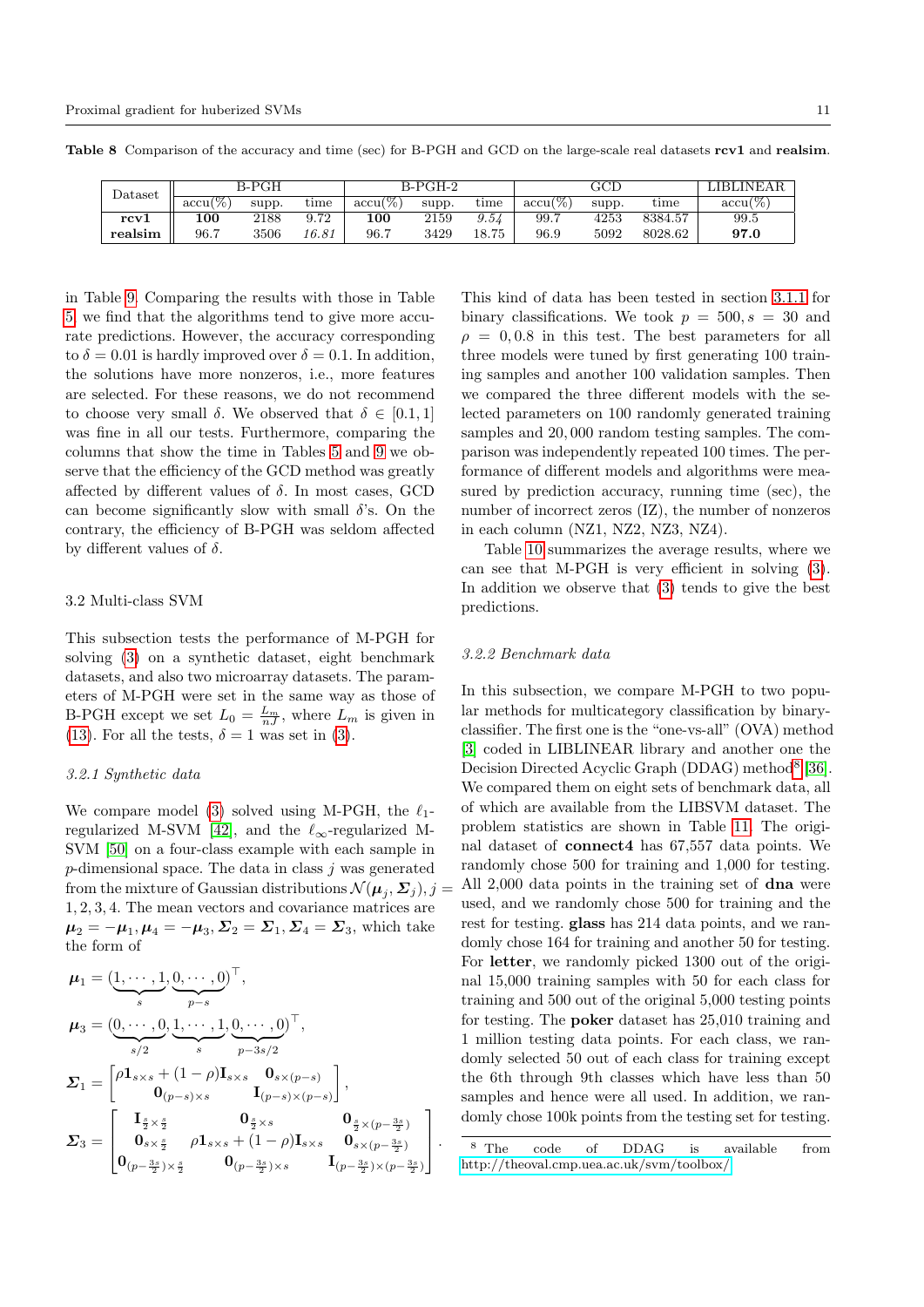<span id="page-11-0"></span>Table 9 Performance of B-PGH and GCD on real data with different values of the smoothing parameter ( $\delta = 0.1, 0.01$ ) in the huberized loss function  $\phi_H$ .

|             |            |      |      | $\delta = 0.1$            |      |       | $\delta = 0.01$ |         |      |            |      |       |
|-------------|------------|------|------|---------------------------|------|-------|-----------------|---------|------|------------|------|-------|
| Dataset     | $B-PGH$    |      |      | $\overline{\mathrm{GCD}}$ |      |       |                 | $B-PGH$ |      | GCD        |      |       |
|             | $accu(\%)$ | supp | time | $accu(\%)$                | supp | time  | $accu(\%)$      | supp    | time | $accu(\%)$ | supp | time  |
| australian  | 85.3       | 11   | 0.01 | 85.3                      | 11   | 0.12  | 85.5            | 11      | 0.01 | 86.1       | 11   | 0.24  |
| colon       | 84.4       | 109  | 0.07 | 84.4                      | 106  | 1.16  | 84.4            | 123     | 0.14 | 84.4       | 118  | 4.98  |
| duke        | 90         | 147  | 0.30 | 90                        | 158  | 4.98  | 90              | 344     | 0.40 | 90         | 181  | 10.3  |
| gisette     | 93.1       | 1394 | 2.74 | 93.2                      | 1525 | 4.83  | 93.0            | 2781    | 3.25 | 92.7       | 1788 | 19.2  |
| leuk        | 91.2       | 1006 | 0.57 | 88.2                      | 748  | 18.5  | 91.2            | 3678    | 0.65 | 91.2       | 970  | 18.5  |
| $sub-rcv1$  | 85.1       | 1040 | 0.03 | 85.1                      | 1040 | 4.71  | 85.1            | 1040    | 1.16 | 85.1       | 1040 | 10.7  |
| sub-realsim | 93.2       | 1145 | 0.02 | 93.2                      | 1145 | 3.07  | 93.2            | 1145    | 0.03 | 93.2       | 1145 | 8.92  |
| fMRIa       | 90         | 156  | 0.18 | 80                        | 149  | 28.35 | 90              | 237     | 0.28 | 90         | 217  | 28.35 |
| fMR.Ib      | 100        | 1335 | 0.26 | 80                        | 386  | 2.27  | 100             | 1874    | 0.23 | 100        | 1399 | 1.48  |
| fMRIc       | 100        | 1856 | 0.21 | 100                       | 1269 | 2.19  | 100             | 1888    | 0.24 | 100        | 1888 | 2.56  |

Table 10 Results of different models solved by M-PGH and Sedumi on a four-class example with synthetic data. The numbers in the parentheses are corresponding standard errors. Highest predictions are highlighted.

<span id="page-11-1"></span>

| models                                      | $accu.(\%)$ | time     | IΖ    | NZ1          | NZ2   | NZ3   | NZ4   |  |  |  |  |
|---------------------------------------------|-------------|----------|-------|--------------|-------|-------|-------|--|--|--|--|
|                                             |             | $\rho=0$ |       |              |       |       |       |  |  |  |  |
| $(3)$ by M-PGH                              | 96.7(0.007) | 0.017    | 29.43 | 28.59        | 29.19 | 28.78 | 29.14 |  |  |  |  |
| $\ell_1$ -regularized [42] by Sedumi        | 83.0(0.018) | 3.56     | 59.6  | 29.3         | 28.7  | 29.3  | 28.9  |  |  |  |  |
| $\ell_{\infty}$ -regularized [50] by Sedumi | 84.0(0.019) | 20.46    | 33.2  | 49.3         | 49.3  | 49.3  | 49.3  |  |  |  |  |
|                                             |             |          |       | $\rho = 0.8$ |       |       |       |  |  |  |  |
| by M-PGH<br>3)                              | 78.4(0.020) | 0.021    | 35.15 | 26.93        | 27.29 | 26.41 | 26.75 |  |  |  |  |
| $\ell_1$ -regularized [42] by Sedumi        | 64.8(0.024) | 3.50     | 91.6  | 16.4         | 17.1  | 17.2  | 16.4  |  |  |  |  |
| $\ell_{\infty}$ -regularized [50] by Sedumi | 67.2(0.015) | 20.64    | 74.1  | 46.1         | 46.1  | 46.1  | 46.1  |  |  |  |  |

protein has 17,766 training data points and 6,621 testing points. We randomly chose 1,500 from the training dataset for training and all the points in the testing dataset for testing. usps is a handwritten digit dataset consisting of 7291 training and 2007 testing digits from 0 to 9. We randomly picked 50 with 5 for each class out of the training set for training and 500 out of the testing set for testing. wine has 128 data points, and we randomly chose 50 for training and the rest for testing.

We fixed  $\lambda_3 = 1$  in [\(3\)](#page-2-1) for M-PGH and tuned  $\lambda_1, \lambda_2$ . DDAG has two parameters  $C, \gamma$ , which were tuned from a large grid of values. The parameters for OVA were set to their default values in the code of LIBLINEAR. We did the tests for 10 times independently. The average prediction accuracies $9$  by the three different methods are reported in Table [12.](#page-12-0) From the results, we see that M-PGH performs consistently better than OVA except for letter and also comparable with DDAG. When the training samples are sufficiently many, DDAG can give higher prediction accuracies such as for **glass** and **let**ter. However, it can perform badly if the training samples are few compared to the feature numbers such as for dna and also the tests in the next subsection. In ad-

Table 11 Statistics of eight benchmark datasets.

<span id="page-11-2"></span>

| dataset  | $\#$ training | $\#$ testing | $#$ feature | $\#\text{class}$ |
|----------|---------------|--------------|-------------|------------------|
| connect4 | 500           | 1000         | 126         | 3                |
| dna      | 500           | 1500         | 180         | 3                |
| glass    | 164           | 50           | 9           | 6                |
| letter   | 1300          | 500          | 16          | 26               |
| poker    | 352           | 100k         | 10          | 10               |
| protein  | 1500          | 6621         | 357         | 3                |
| usps     | 50            | 500          | 256         | 10               |
| wine     | 50            | 128          | 13          | 3                |

dition, note that the poker dataset is imbalanced, and our "all-together" model [\(3\)](#page-2-1) gives significantly higher accuracy than that of OVA. This suggests that "alltogether" methods can perform better than "one-vsall" in imbalanced datasets. We plan to investigate this further in a follow up paper.

#### 3.2.3 Application to microarray classification

This subsection applies M-PGH to microarray classifications. Two real data sets were used. One is the children cancer data set in [\[23\]](#page-15-33), which used cDNA gene expression profiles and classified the small round blue cell tumors (SRBCTs) of childhood into four classes: neuroblastoma (NB), rhabdomyosarcoma (RMS), Burkitt

<span id="page-11-3"></span>Our reported accuracies are lower than those in [\[20\]](#page-15-7) because we used fewer training samples.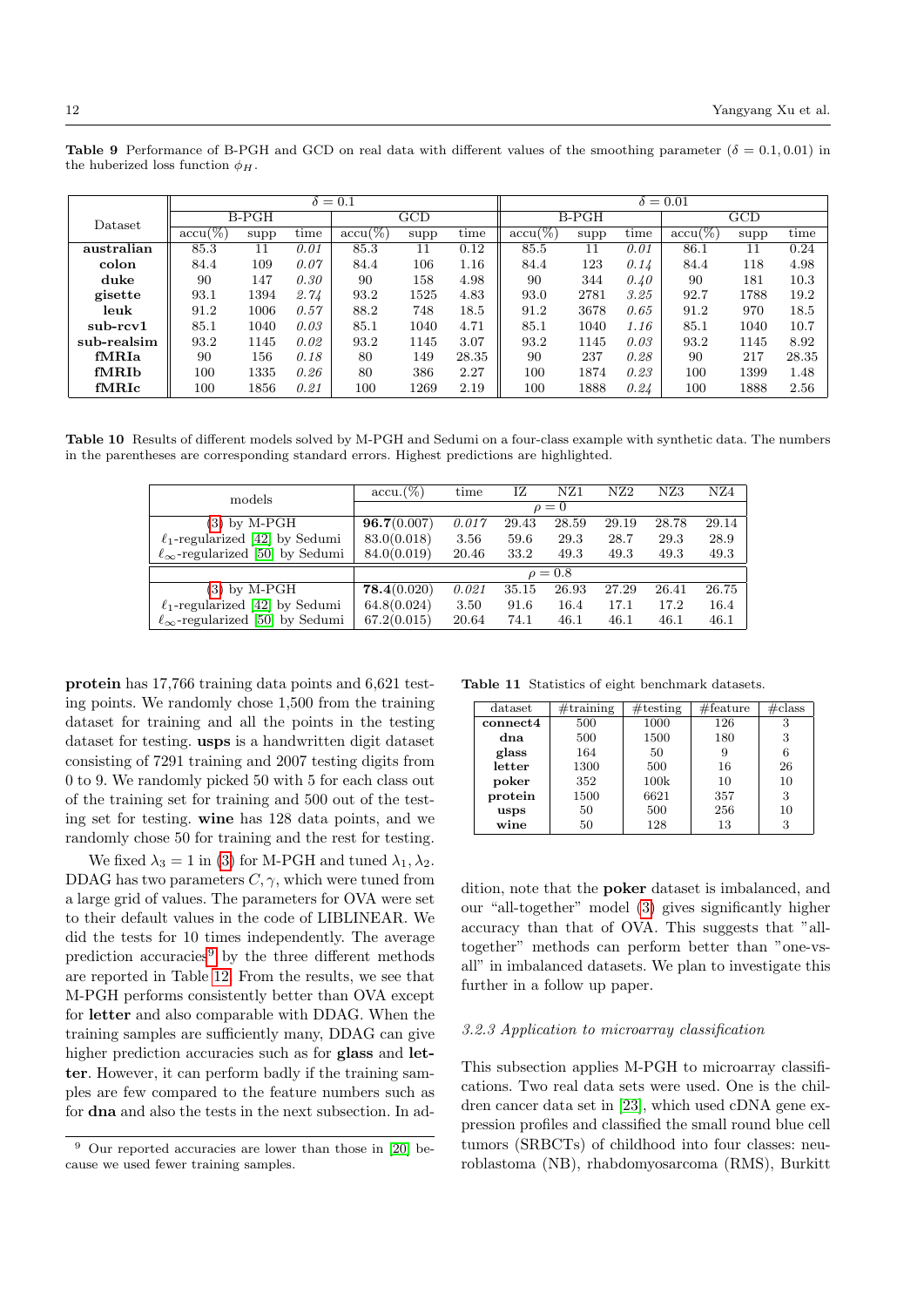**Table 12** Prediction accuracies  $(\%)$  by different methods on benchmark data.

<span id="page-12-0"></span>

| dataset  | M-PGH | <b>OVA</b> | DDAG  |
|----------|-------|------------|-------|
| connect4 | 53.28 | 51.20      | 53.07 |
| dna      | 92.82 | 89.04      | 33.71 |
| glass    | 53.00 | 51.40      | 62.80 |
| letter   | 43.24 | 65.90      | 80.96 |
| poker    | 35.13 | 14.29      | 24.05 |
| protein  | 60.22 | 56.84      | 53.20 |
| usps     | 74.44 | 73.46      | 76.28 |
| wine     | 96.64 | 96.25      | 94.00 |

lymphomas (BL) and the Ewing family of tumors (EWS). The other is the leukemia data set in [\[16\]](#page-15-34), which used gene expression monitoring and classified the acute leukemias into three classes: B-cell acute lymphoblastic leukemia (B-ALL), T-cell acute lymphoblastic leukemia (T-ALL) and acute myeloid leukemia (AML). The original distributions of the two data sets are given in Table [13.](#page-13-3) Both the two data sets have been tested before on certain M-SVMs for gene selection; see [\[42,](#page-16-5) [50\]](#page-16-6) for example.

Each observation in the SRBCT dataset has dimension of  $p = 2308$ , namely, there are 2308 gene profiles. We first standardized the original training data in the following way. Let  $\mathbf{X}^o = [\mathbf{x}_1^o, \cdots, \mathbf{x}_n^o]$  be the original data matrix. The standardized matrix X was obtained by

$$
x_{gj} = \frac{x_{gj}^o - \text{mean}(x_{g1}^o, \dots, x_{gn}^o)}{\text{std}(x_{g1}^o, \dots, x_{gn}^o)}, \ \forall g, j.
$$

Similar normalization was done to the original testing data. Then we selected the best parameters of each model by three-fold cross validation on the standardized training data. Finally, we put the standardized training and testing data sets together and randomly picked 63 observations for training and the remaining 20 ones for testing. The average prediction accuracy, running time (sec), number of nonzeros (NZ) and number of nonzero rows (NR) of 100 independent trials are reported in Table [14,](#page-13-4) from which we can see that all models give similar prediction accuracies. The  $\ell_{\infty}$ -regularized M-SVM gives denser solutions, and M-PGH is much faster than Sedumi.

The leukemia data set has  $p = 7,129$  gene profiles. We standardized the original training and testing data in the same way as that in last test. Then we rank all genes on the standardized training data by the method used in [\[10\]](#page-15-35). Specifically, let  $\mathbf{X} = [\mathbf{x}_1, \cdots, \mathbf{x}_n]$  be the standardized data matrix. The relevance measure for gene  $g$  is defined as follows:

$$
R(g) = \frac{\sum_{i,j} I(y_i = j)(m_g^j - m_g)}{\sum_{i,j} I(y_i = j)(x_{gi} - m_g^j)}, \ g = 1, \cdots, p,
$$

Table 15 z-value (above diagonal) and p-value (below diagnal) of Wilcoxon signed-ranks test of M-PGH, OVA, and DDAG on the eight benchmark and two microarray datasets.

<span id="page-12-1"></span>

| Methods | M-PGH  | OVA     | DDAG      |
|---------|--------|---------|-----------|
| M-PGH   |        | -1.7838 | $-1.2741$ |
| OVA     | 0.0745 |         | -0.5606   |
| DDAG    | 0.2026 | 0.5751  |           |

Table 16 Average ranks of M-PGH, OVA, and DDAG according to their classification accuracies on the eight benchmark and two microarray datasets

<span id="page-12-2"></span>

| Methods                                   | M-PGH | <b>OVA</b> | <b>DDAG</b> |  |  |  |  |
|-------------------------------------------|-------|------------|-------------|--|--|--|--|
| Average rank                              | 1.4   | 24         |             |  |  |  |  |
| $\chi^2_F$ -value = 5.6, p-value = 0.0608 |       |            |             |  |  |  |  |

where  $m_g$  denotes the mean of  $\{x_{g1}, \dots, x_{gn}\}$  and  $m_g^j$ denotes the mean of  $\{x_{qi} : y_i = j\}$ . According to  $R(g)$ , we selected the 3,571 most significant genes. Finally, we put the processed training and tesing data together and randomly chose 38 samples for training and the remaining ones for testing. The process was independently repeated 100 times. We compared all the above five different methods for M-SVMs. Table [14](#page-13-4) summarizes the average results, which show that M-PGH is significantly faster than Sedumi and that model [\(3\)](#page-2-1) gives comparable prediction accuracies with relatively denser solutions. In addition, we note that DDAG performs very badly possibly because the training samples are too few.

## 3.2.4 Statistical comparison

As in section [3.1.3,](#page-8-3) we also performed statistical comparison of M-PGH, OVA, and DDAG on the benchmark datasets together with the two microarray datasets. Ta-ble [15](#page-12-1) shows their  $z$ -values and corresponding  $p$ -values of the Wilcoxon signed-rank test. From the table, we see that there is no significant difference between any pair of the three methods at  $p$ -value  $\lt$  0.05. However, M-PGH makes significant difference with OVA at  $p$ -value  $\langle$  0.10. Average ranks of M-PGH, OVA, and DDAG according to their prediction accuracies on the 10 datasets are shown in Table [16](#page-12-2) together with the Friedman statistic and p-value. Again, we see that there is no significant difference among the three methods at p-value  $\langle 0.05 \text{ but there is at } p\text{-value} \langle 0.10 \rangle$ . We further did a post-hoc test using the Holm's stepdown procedure as in section [3.1.3.](#page-8-3) M-PGH was set as the control classifier. The p-values are 0.0253 and 0.0736 respectively for OVA and DDAG. Hence, M-PGH made significant differences with OVA and DDAG at  $p$ -value = 0.10.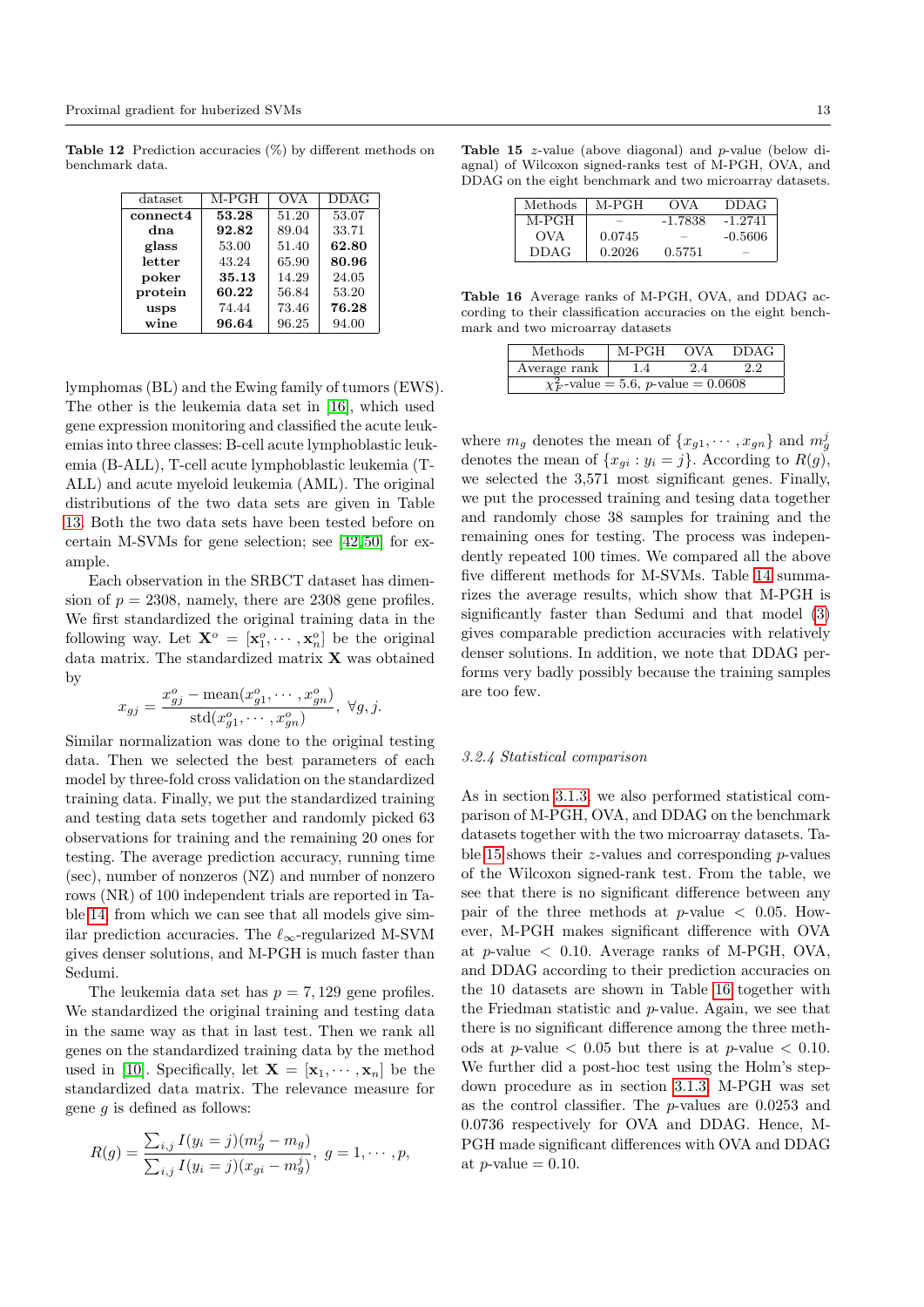Table 13 Original distributions of SRBCT and leukemia data sets

<span id="page-13-3"></span>

| Data set       | ${\rm SRBCT}$ |            |  |     |       | leukemia |       |     |         |
|----------------|---------------|------------|--|-----|-------|----------|-------|-----|---------|
|                |               | <b>RMS</b> |  | EWS | total | B-ALL    | T-ALL | AML | total   |
| Training       | ∣ີ            | 20         |  | 23  | 63    |          |       |     | ഹ<br>38 |
| <b>Testing</b> |               |            |  |     | 20    | 19       |       |     |         |

Table 14 Comparison of computational results for the different methods on SRBCT and leukemia datasets

<span id="page-13-4"></span>

| Problems                                    | <b>SRBCT</b> |        |        |        | leukemia    |        |        |        |
|---------------------------------------------|--------------|--------|--------|--------|-------------|--------|--------|--------|
|                                             | $accu.(\%)$  | time   | ΝZ     | ΝR     | $accu.(\%)$ | time   | ΝZ     | ΝR     |
| $(3)$ by M-PGH                              | 98.6(0.051)  | 0.088  | 220.44 | 94.43  | 91.9(0.049) | 0.241  | 457.02 | 218.25 |
| $\ell_1$ -regularized [42] by Sedumi        | 98.9(0.022)  | 13.82  | 213.67 | 96.71  | 85.2(0.063) | 11.21  | 82.41  | 40.00  |
| $\ell_{\infty}$ -regularized [50] by Sedumi | 97.9(0.033)  | 120.86 | 437.09 | 109.28 | 85.2(0.063) | 169.56 | 82.41  | 40.00  |
| OVA                                         | 96.2         |        |        |        | 81.5        |        |        |        |
| DDAG                                        | 72.0         | __     |        |        | 47.1        | __     |        |        |

#### <span id="page-13-0"></span>4 Conclusions

SVMs have been popularly used to solve a wide variety of classification problems. The original SVM model uses the non-differentiable hinge loss function, which together with some regularizers like  $\ell_1$ -term makes it difficult to develop simple yet efficient algorithms. We considered the huberized hinge loss function that is a differentiable approximation of the original hinge loss. This allowed us to apply PG method to both binaryclass and multi-class SVMs in an efficient and accurate way. In addition, we presented a two-stage algorithm that is able to solve very large-scale binary classification problems. Assuming strong convexity and under fairly general assumptions, we proved the linear convergence of PG method when applied in solving composite problems in the form of [\(4\)](#page-2-4), special cases of which are the binary and multi-class SVMs. We performed a wide range of numerical experiments on both synthetic and real datasets, demonstrating the superiority of the proposed algorithms over some state-of-the-art algorithms for both binary and multi-class SVMs. In particular for large-scale problems, our algorithms are significantly faster than compared methods in all cases with comparable accuracy. Finally, our algorithms are more robust to the smoothing parameter  $\delta$  in terms of CPU time.

# Acknowledgements

The authors would like to thank four anonymous referees and the associate editor for their valuable comments and suggestions that improved the quality of our paper. The first author would also like to thank Professor Wotao Yin for his valuable discussion.

# A Proof of Proposition [1](#page-3-5)

First, we derive the convexity of each  $f_i$  from the composition of the convex function  $\phi_H$  and the linear transformation  $y_i(b + \mathbf{x}_i^{\top}\mathbf{w})$  (e.g., see [\[4\]](#page-15-36)). Thus, f is also convex since it is the sum of  $n$  convex functions. Secondly, it is easy to verify that

$$
\phi'_H(t) = \begin{cases} 0, & \text{for } t > 1; \\ \frac{t-1}{\delta}, & \text{for } 1 - \delta < t \le 1; \\ -1, & \text{for } t \le 1 - \delta; \end{cases}
$$

and it is Lipschitz continuous, namely,  $|\phi'_H(t) - \phi'_H(s)| \le$  $\frac{1}{\delta}|t-s|$ , for any  $t, s$ .

Using the notations in [\(7\)](#page-3-6) and by the chain rule, we have  $\nabla f_i(\mathbf{u}) = \phi'_H(\mathbf{v}_i^\top \mathbf{u}) \mathbf{v}_i$ , for  $i = 1, \dots, n$  and

$$
\nabla f(\mathbf{u}) = \frac{1}{n} \sum_{i=1}^{n} \phi'_{H}(\mathbf{v}_i^{\top} \mathbf{u}) \mathbf{v}_i.
$$
 (23)

Hence, for any  $\mathbf{u}$ ,  $\hat{\mathbf{u}}$ , we have

$$
\|\nabla f(\mathbf{u}) - \nabla f(\hat{\mathbf{u}})\|
$$
  
\n
$$
\leq \frac{1}{n} \sum_{i=1}^{n} \|\nabla f_i(\mathbf{u}) - \nabla f_i(\hat{\mathbf{u}})\|
$$
  
\n
$$
= \frac{1}{n} \sum_{i=1}^{n} \|(\phi'(\mathbf{v}_i^{\top}\mathbf{u}) - \phi'(\mathbf{v}_i^{\top}\hat{\mathbf{u}})) \mathbf{v}_i\|
$$
  
\n
$$
\leq \frac{1}{n\delta} \sum_{i=1}^{n} |\mathbf{v}_i^{\top}(\mathbf{u} - \hat{\mathbf{u}})||\mathbf{v}_i\|
$$
  
\n
$$
\leq \frac{1}{n\delta} \sum_{i=1}^{n} ||\mathbf{v}_i||^2 \|\mathbf{u} - \hat{\mathbf{u}}\|,
$$

which completes the proof.

#### B Proof of Theorem [1](#page-5-2)

<span id="page-13-1"></span>We begin our analysis with the following lemma, which can be shown through essentially the same proof of Lemma 2.3 in [\[1\]](#page-15-9).

<span id="page-13-2"></span>**Lemma 2** Let  $\{u^k\}$  be the sequence generated by [\(5\)](#page-2-5) with  $L_k \leq L$  such that for all  $k \geq 1$ ,

$$
\xi_1(\mathbf{u}^k) \leq \xi_1(\hat{\mathbf{u}}^{k-1}) + \langle \nabla \xi_1(\hat{\mathbf{u}}^{k-1}), \mathbf{u}^k - \hat{\mathbf{u}}^{k-1} \rangle \n+ \frac{L_k}{2} ||\mathbf{u}^k - \hat{\mathbf{u}}^{k-1}||^2.
$$
\n(24)

Then for all  $k \geq 1$ , it holds for any  $\mathbf{u} \in \mathcal{U}$  that

<span id="page-13-5"></span>
$$
\xi(\mathbf{u}) - \xi(\mathbf{u}^k) \ge \frac{L_k}{2} \|\mathbf{u}^k - \hat{\mathbf{u}}^{k-1}\|^2 + \frac{\mu}{2} \|\mathbf{u} - \mathbf{u}^k\|^2 + L_k(\hat{\mathbf{u}}^{k-1} - \mathbf{u}, \mathbf{u}^k - \hat{\mathbf{u}}^{k-1}).
$$
(25)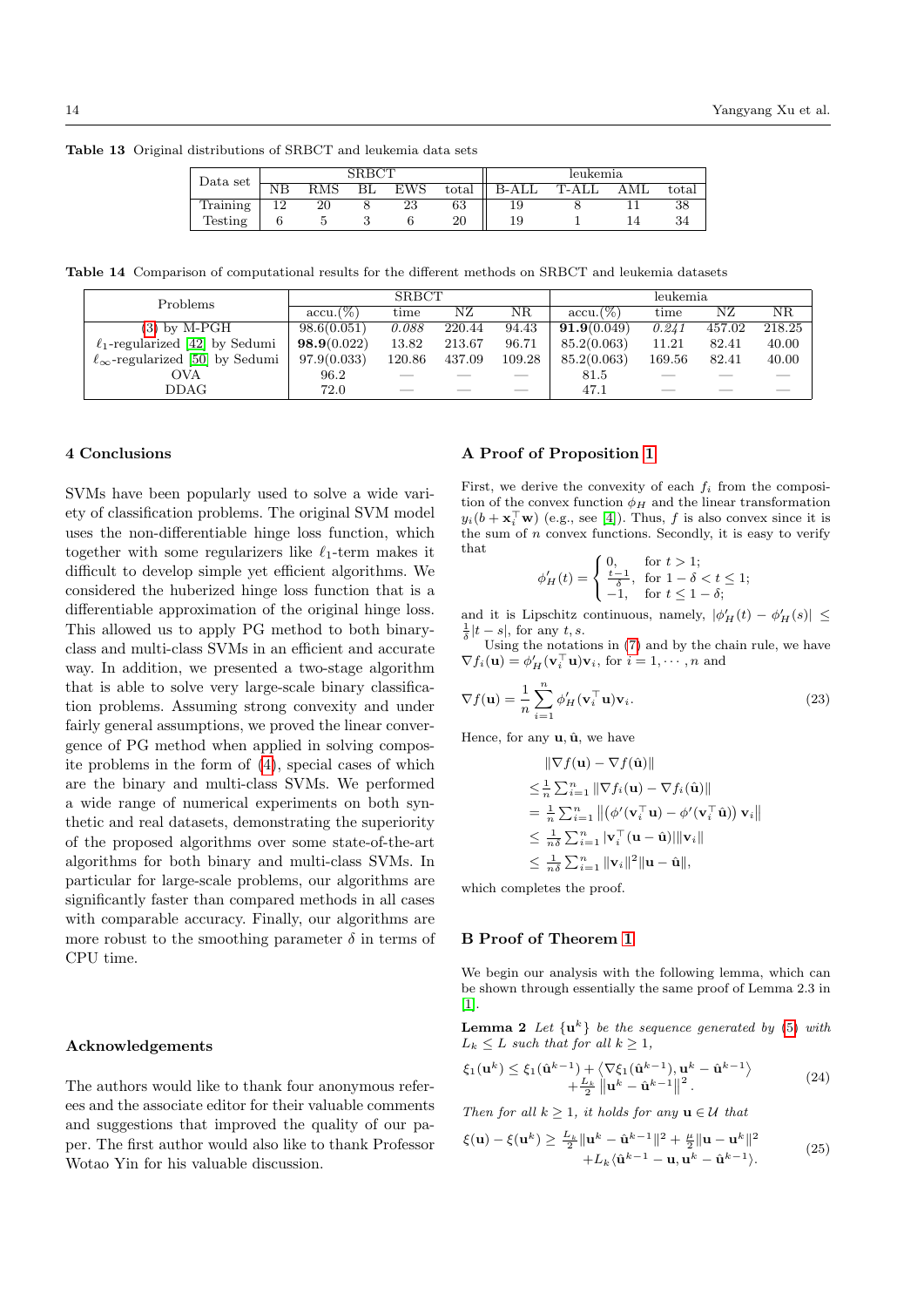We also need the following lemma, which is the KL property for strongly convex functions.

**Lemma 3** Suppose  $\xi$  is strongly convex with constant  $\mu > 0$ . Then for any  $\mathbf{u}, \mathbf{v} \in \text{dom}(\partial \xi)$  and  $\mathbf{g}_{\mathbf{u}} \in \partial \xi(\mathbf{u})$ , we have

$$
\xi(\mathbf{u}) - \xi(\mathbf{v}) \le \frac{1}{\mu} \|\mathbf{g}_{\mathbf{u}}\|^2.
$$
 (26)

*Proof* For any  $\mathbf{g}_{\mathbf{u}} \in \partial \xi(\mathbf{u})$ , we have from the strong convexity of  $\xi$  and the Cauchy-Schwarz inequality that

$$
\xi(\mathbf{u}) - \xi(\mathbf{v}) \le \langle \mathbf{g}_{\mathbf{u}}, \mathbf{u} - \mathbf{v} \rangle - \frac{\mu}{2} \|\mathbf{u} - \mathbf{v}\|^2 \le \frac{1}{\mu} \|\mathbf{g}_{\mathbf{u}}\|^2,
$$

which completes the proof.

#### Global convergence

We first show  $\mathbf{u}^k \to \mathbf{u}^*$ . Letting  $\mathbf{u} = \mathbf{u}^{k-1}$  in [\(25\)](#page-13-5) gives

$$
\xi(\mathbf{u}^{k-1}) - \xi(\mathbf{u}^{k})
$$
\n
$$
\geq \frac{L_{k}}{2} \|\mathbf{u}^{k} - \hat{\mathbf{u}}^{k-1}\|^{2} + \frac{\mu}{2} \|\mathbf{u}^{k-1} - \mathbf{u}^{k}\|^{2}
$$
\n
$$
+ L_{k} \langle \hat{\mathbf{u}}^{k-1} - \mathbf{u}^{k-1}, \mathbf{u}^{k} - \hat{\mathbf{u}}^{k-1} \rangle
$$
\n
$$
= \frac{L_{k}}{2} \|\mathbf{u}^{k} - \mathbf{u}^{k-1}\|^{2} + \frac{\mu}{2} \|\mathbf{u}^{k} - \mathbf{u}^{k-1}\|^{2}
$$
\n
$$
- \frac{L_{k}}{2} \omega_{k-1}^{2} \|\mathbf{u}^{k-1} - \mathbf{u}^{k-2}\|^{2}
$$
\n
$$
\geq \frac{L_{k}}{2} \|\mathbf{u}^{k} - \mathbf{u}^{k-1}\|^{2} + \frac{\mu}{2} \|\mathbf{u}^{k} - \mathbf{u}^{k-1}\|^{2}
$$
\n
$$
- \frac{L_{k-1}}{2} \|\mathbf{u}^{k-1} - \mathbf{u}^{k-2}\|^{2}.
$$
\n(27)

Summing up the inequality  $(27)$  over k, we have

$$
\xi(\mathbf{u}^0) - \xi(\mathbf{u}^K) \geq \frac{\mu}{2} \sum_{k=1}^K \|\mathbf{u}^{k-1} - \mathbf{u}^k\|^2 + \frac{L_K}{2} \|\mathbf{u}^K - \mathbf{u}^{K-1}\|^2,
$$

which implies  $\mathbf{u}^{k} - \mathbf{u}^{k-1} \to \mathbf{0}$  since  $\xi(\mathbf{u}^{k})$  is lower bounded.

Note that  $\{u^k\}$  is bounded since  $\xi$  is coercive and  $\{\xi(u^k)\}$ is upper bounded by  $\xi(\mathbf{u}^0)$ . Hence,  $\{\mathbf{u}^k\}$  has a limit point  $\bar{\mathbf{u}}$ , so there is a subsequence  $\{u^{k_j}\}$  converging to  $\bar{u}$ . Note  $u^{k_j+1}$ also converges to  $\bar{u}$  since  $u^k - u^{k-1} \to 0$ . Without loss of generality, we assume  $L_{k_j+1} \to \bar{L}$ . Otherwise, we can take a convergent subsequence of  $\{L_{k_j+1}\}\.$  By [\(5\)](#page-2-5), we have

$$
\mathbf{u}^{k_j+1} = \arg\min_{\mathbf{u}} \xi_1(\hat{\mathbf{u}}^{k_j}) + \langle \nabla \xi_1(\hat{\mathbf{u}}^{k_j}), \mathbf{u} - \hat{\mathbf{u}}^{k_j} \rangle + \frac{L_{k_j+1}}{2} ||\mathbf{u} - \hat{\mathbf{u}}^{k_j}||^2 + \xi_2(\mathbf{u}).
$$

Letting  $j \to \infty$  in the above formula and observing  $\hat{\mathbf{u}}^{k_j} \to \bar{\mathbf{u}}$ yield

$$
\bar{\mathbf{u}} = \arg\min_{\mathbf{u}} \{ \bar{\mathbf{u}} \} + \langle \nabla \xi_1(\bar{\mathbf{u}}), \mathbf{u} - \bar{\mathbf{u}} \rangle + \frac{\bar{L}}{2} \| \mathbf{u} - \bar{\mathbf{u}} \|^2 + \xi_2(\mathbf{u}),
$$

which indicates  $-\nabla \xi_1(\bar{\mathbf{u}}) \in \partial \xi_2(\bar{\mathbf{u}})$ . Thus  $\bar{\mathbf{u}}$  is the minimizer of  $\xi$ .

Since  $\{\xi(\mathbf{u}^k)\}\$ is nonincreasing and lower bounded, it converges to  $\xi(\bar{\mathbf{u}}) = \xi(\mathbf{u}^*)$ . Noting  $\frac{\mu}{2} ||\mathbf{u}^k - \mathbf{u}^*||^2 \leq \xi(\mathbf{u}^k) - \xi(\mathbf{u}^*),$ we have  $\mathbf{u}^k \to \mathbf{u}^*$ .

#### Convergence rate

<span id="page-14-1"></span>Next we go to show [\(19\)](#page-5-4). Without loss of generality, we assume  $\xi(\mathbf{u}^*) = 0$ . Otherwise, we can consider  $\xi - \xi(\mathbf{u}^*)$  instead of  $\xi$ . In addition, we assume  $\xi(\mathbf{u}^k) > \xi(\mathbf{u}^*)$  for all  $k \geq 0$  because if  $\xi(\mathbf{u}^{k_0}) = \xi(\mathbf{u}^*)$  for some  $k_0$ , then  $\mathbf{u}^k = \mathbf{u}^{k_0} = \mathbf{u}^*$  for all  $k > k_0$ .

For ease of description, we denote  $\xi_k = \xi(\mathbf{u}^k)$ . Letting  $\mathbf{v} = \mathbf{u}^*$  in [\(26\)](#page-14-1), we have

$$
\sqrt{\xi_k} \le \frac{1}{\sqrt{\mu}} \|\mathbf{g}_{\mathbf{u}^k}\|, \text{ for all } \mathbf{g}_{\mathbf{u}^k} \in \partial \xi(\mathbf{u}^k). \tag{28}
$$

<span id="page-14-3"></span>Noting  $-\nabla \xi_1(\hat{\mathbf{u}}^{k-1}) - L_k(\mathbf{u}^k - \hat{\mathbf{u}}^{k-1}) + \nabla \xi_1(\mathbf{u}^k) \in \partial \xi(\mathbf{u}^k)$ and  $L_k \leq L$ , we have for all  $k \geq K$ ,

$$
\sqrt{\xi_k} \le \frac{2L}{\sqrt{\mu}} \left( \| \mathbf{u}^k - \mathbf{u}^{k-1} \| + \| \mathbf{u}^{k-1} - \mathbf{u}^{k-2} \| \right) \tag{29}
$$

Noting  $\sqrt{\xi_k} - \sqrt{\xi_{k+1}} \geq \frac{\xi_k - \xi_{k+1}}{2\sqrt{\xi_k}}$  $rac{k-\xi_{k+1}}{2\sqrt{\xi_k}}$  and using [\(27\)](#page-14-0) yield

$$
(L_{k+1} + \mu) \|\mathbf{u}^{k} - \mathbf{u}^{k+1}\|^2
$$
  
\n
$$
\leq L_k \|\mathbf{u}^{k-1} - \mathbf{u}^{k}\|^2 + \frac{sL}{\sqrt{\mu}} \left(\sqrt{\xi_k} - \sqrt{\xi_{k+1}}\right) \|\mathbf{u}^{k} - \mathbf{u}^{k-1}\|
$$
  
\n
$$
+ \frac{sL}{\sqrt{\mu}} \left(\sqrt{\xi_k} - \sqrt{\xi_{k+1}}\right) \|\mathbf{u}^{k-1} - \mathbf{u}^{k-2}\|,
$$

after rearrangements. Take  $0 < \delta < \frac{1}{2}(\sqrt{L+\mu} - \sqrt{L})$ . Using the inequalities  $a^2 + b^2 \le (a + b)^2$  and  $\sqrt{ab} \le ta + \frac{1}{4}b$  for  $a, b, t > 0$ , we have from the above inequality that

$$
\sqrt{L_{k+1} + \mu} \|\mathbf{u}^{k} - \mathbf{u}^{k+1}\|
$$
  
\$\leq \sqrt{L\_{k}} \|\mathbf{u}^{k-1} - \mathbf{u}^{k}\| + \frac{2L}{\delta \sqrt{\mu}} \left(\sqrt{\xi\_{k}} - \sqrt{\xi\_{k+1}}\right) \$  
+ \delta \left(\|\mathbf{u}^{k} - \mathbf{u}^{k-1}\| + \|\mathbf{u}^{k-1} - \mathbf{u}^{k-2}\|\right).

<span id="page-14-0"></span>Summing up the above inequality over k and noting  $\|\mathbf{u}^k\|$  $\mathbf{u}^{k+1}$ ||  $\rightarrow 0, \xi_k \rightarrow 0$  yield

$$
\sum_{k=m}^{\infty} \left( \sqrt{L_{k+1} + \mu} - \sqrt{L_{k+1}} - 2\delta \right) \left\| \mathbf{u}^{k} - \mathbf{u}^{k+1} \right\|
$$
  

$$
\leq \left( \sqrt{L} + 2\delta \right) \left\| \mathbf{u}^{m-1} - \mathbf{u}^{m} \right\| + \delta \left\| \mathbf{u}^{m-2} - \mathbf{u}^{m-1} \right\| + \frac{2L}{\delta \sqrt{\mu}} \sqrt{\xi_m},
$$

<span id="page-14-2"></span>which together with  $\sqrt{L+\mu} - \sqrt{L} \leq \sqrt{L_k+\mu} - \sqrt{L_k}$  for all  $k \geq 0$  implies

$$
\sum_{k=m}^{\infty} \|\mathbf{u}^{k} - \mathbf{u}^{k+1}\|
$$
  
\n
$$
\leq C_{1}\sqrt{\xi_{m}} + C_{2} (\|\mathbf{u}^{m-1} - \mathbf{u}^{m}\| + \|\mathbf{u}^{m-2} - \mathbf{u}^{m-1}\|),
$$
 (30)

where

$$
C_1 = \frac{2L}{\delta\sqrt{\mu}\left(\sqrt{L+\mu} - \sqrt{L} - 2\delta\right)}, \ C_2 = \frac{\sqrt{L} + 2\delta}{\sqrt{L+\mu} - \sqrt{L} - 2\delta}
$$

.

Denote  $S_m = \sum_{k=m}^{\infty} ||\mathbf{u}^k - \mathbf{u}^{k+1}||$  and write [\(30\)](#page-14-2) as

$$
S_m \le C_1 \sqrt{\xi_m} + C_2 (S_{m-2} - S_m),
$$

which together with [\(29\)](#page-14-3) gives

$$
S_m \leq \left(C_1 \frac{2L}{\sqrt{\mu}} + C_2\right) (S_{m-2} - S_m)
$$
  
=  $C_3 (S_{m-2} - S_m)$ , for all  $m \geq 2$ .

Let  $\tau = \sqrt{\frac{C_3}{1+C_3}}$  and  $C = S_0$ . Then we have  $S_m \leq C\tau^m, \forall m \geq$ 0. Note  $\|\mathbf{u}^m - \mathbf{u}^*\|$  ≤  $S_m$ , and thus we complete the proof.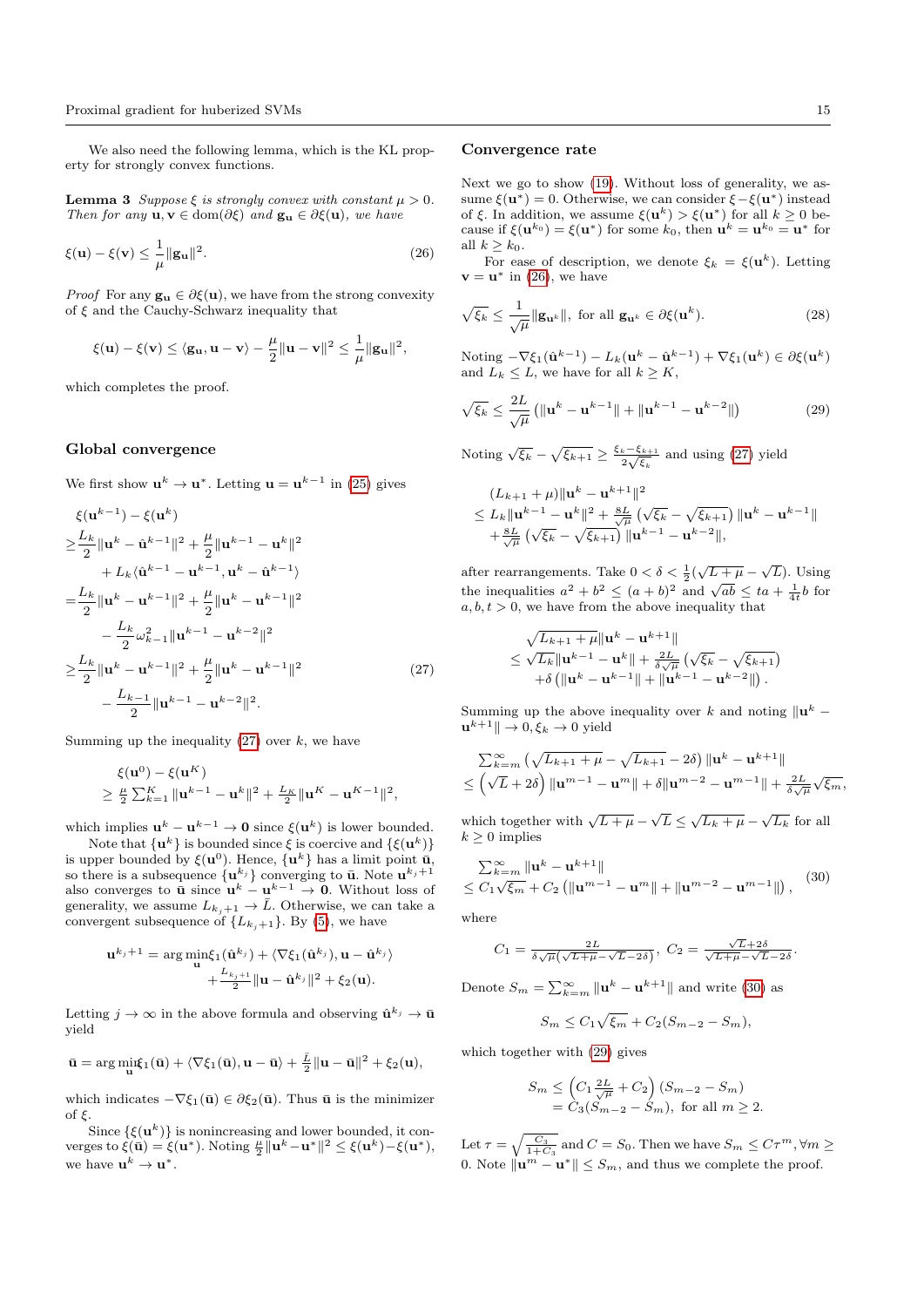#### References

- <span id="page-15-9"></span>1. A. Beck and M. Teboulle. A fast iterative shrinkagethresholding algorithm for linear inverse problems. SIAM Journal on Imaging Sciences, 2(1):183–202, 2009.
- <span id="page-15-25"></span>2. J. Bolte, A. Daniilidis, and A. Lewis. The lojasiewicz inequality for nonsmooth subanalytic functions with applications to subgradient dynamical systems. SIAM Journal on Optimization, 17(4):1205–1223, 2007.
- <span id="page-15-4"></span>3. L. Bottou, C. Cortes, J.S. Denker, H. Drucker, I. Guyon, L.D. Jackel, Y. LeCun, U.A. Muller, E. Sackinger, P. Simard, et al. Comparison of classifier methods: a case study in handwritten digit recognition. In Proceedings of the 12th IAPR International Conference on Pattern Recognition, volume 2, pages 77–82. IEEE, 1994.
- <span id="page-15-36"></span>4. S. Boyd and L. Vandenberghe. Convex optimization. Cambridge University Press, Cambridge, 2004.
- <span id="page-15-2"></span>5. M.P.S. Brown, W.N. Grundy, D. Lin, N. Cristianini, C.W. Sugnet, T.S. Furey, M. Ares, and D. Haussler. Knowledge-based analysis of microarray gene expression data by using support vector machines. Proceedings of the National Academy of Sciences, 97(1):262, 2000.
- <span id="page-15-19"></span>6. Zhen-Yu Chen, Zhi-Ping Fan, and Minghe Sun. A hierarchical multiple kernel support vector machine for customer churn prediction using longitudinal behavioral data. European Journal of Operational Research, 223(2):461–472, 2012.
- <span id="page-15-0"></span>7. C. Cortes and V. Vapnik. Support-vector networks. Machine learning, 20(3):273–297, 1995.
- <span id="page-15-20"></span>8. W. M. Czarnecki and J. Tabor. Two ellipsoid support vector machines. Expert Systems with Applications, 41:8211–8224, 2014.
- <span id="page-15-29"></span>9. Janez Demšar. Statistical comparisons of classifiers over multiple data sets. The Journal of Machine Learning Research, 7:1–30, 2006.
- <span id="page-15-35"></span>10. S. Dudoit, J. Fridlyand, and T.P. Speed. Comparison of discrimination methods for the classification of tumors using gene expression data. Journal of the American statistical association, 97(457):77–87, 2002.
- <span id="page-15-28"></span>11. Rong-En Fan, Kai-Wei Chang, Cho-Jui Hsieh, Xiang-Rui Wang, and Chih-Jen Lin. Liblinear: A library for large linear classification. The Journal of Machine Learning Research, 9:1871–1874, 2008.
- <span id="page-15-30"></span>12. Milton Friedman. The use of ranks to avoid the assumption of normality implicit in the analysis of variance. Journal of the American Statistical Association, 32(200):675–701, 1937.
- <span id="page-15-31"></span>13. Milton Friedman. A comparison of alternative tests of significance for the problem of m rankings. The Annals of Mathematical Statistics, 11(1):86–92, 1940.
- <span id="page-15-13"></span>14. M. Galar, A. Fernandez, E. Barrenechea, and F. Herrera. Drcw-ovo: Distance-based relative competence weighting combination for one-vs-one strategy in multiclass problems. Pattern Recognition, 48:28–42, 2015.
- <span id="page-15-12"></span>15. Mikel Galar, Alberto Fernández, Edurne Barrenechea, Humberto Bustince, and Francisco Herrera. An overview of ensemble methods for binary classifiers in multi-class problems: Experimental study on one-vs-one and one-vsall schemes. Pattern Recognition, 44(8):1761–1776, 2011.
- <span id="page-15-34"></span>16. T.R. Golub, D.K. Slonim, P. Tamayo, C. Huard, M. Gaasenbeek, J.P. Mesirov, H. Coller, M.L. Loh, J.R. Downing, M.A. Caligiuri, et al. Molecular classification of cancer: class discovery and class prediction by gene expression monitoring. science, 286(5439):531–537, 1999.
- <span id="page-15-26"></span>17. E. T. Hale, W. Yin, and Y. Zhang. Fixed-point continuation for  $l_1$ -minimization: methodology and convergence. SIAM J. Optim., 19(3):1107–1130, 2008.
- <span id="page-15-3"></span>18. B. Heisele, P. Ho, and T. Poggio. Face recognition with support vector machines: Global versus component-based approach. In Computer Vision, 2001. ICCV 2001. Proceedings. Eighth IEEE International Conference on, volume 2, pages 688–694. IEEE, 2001.
- <span id="page-15-32"></span>19. Sture Holm. A simple sequentially rejective multiple test procedure. Scandinavian journal of statistics, pages 65– 70, 1979.
- <span id="page-15-7"></span>20. C.W. Hsu and C.J. Lin. A comparison of methods for multiclass support vector machines. Neural Networks, IEEE Transactions on, 13(2):415–425, 2002.<br>21. CVX Research, Inc. CVX: Matlab s
- <span id="page-15-27"></span>CVX: Matlab software for disciplined convex programming, version 2.0 beta. <http://cvxr.com/cvx>, September 2012.
- <span id="page-15-10"></span>22. S.S. Keerthi and D. DeCoste. A modified finite newton method for fast solution of large scale linear svms. Journal of Machine Learning Research, 6(1):341, 2006.
- <span id="page-15-33"></span>23. J. Khan, J.S. Wei, M. Ringnér, L.H. Saal, M. Ladanyi, F. Westermann, F. Berthold, M. Schwab, C.R. Antonescu, C. Peterson, et al. Classification and diagnostic prediction of cancers using gene expression profiling and artificial neural networks. Nature medicine, 7(6):673– 679, 2001.
- <span id="page-15-1"></span>24. K.I. Kim, K. Jung, S.H. Park, and H.J. Kim. Support vector machines for texture classification. Pattern Analysis and Machine Intelligence, IEEE Transactions on, 24(11):1542–1550, 2002.
- <span id="page-15-5"></span>25. Stefan Knerr, Léon Personnaz, and Gérard Dreyfus. Single-layer learning revisited: a stepwise procedure for building and training a neural network. In Neurocomputing, pages 41–50. Springer, 1990.
- <span id="page-15-14"></span>26. B. Krawcczyk, M. Wozniak, and B. Cyganek. Clusteringbased ensembles for one-class classification. Information Sciences, 264:182–195, 2014.
- <span id="page-15-24"></span>27. K. Kurdyka. On gradients of functions definable in ominimal structures. In Annales de l'institut Fourier, volume 48, pages 769–784. Chartres: L'Institut, 1950-, 1998.
- <span id="page-15-15"></span>28. Simon Lacoste-Julien, Martin Jaggi, Mark Schmidt, and Patrick Pletscher. Block-coordinate frank-wolfe optimization for structural svms. arXiv preprint [arXiv:1207.4747](http://arxiv.org/abs/1207.4747), 2012.
- <span id="page-15-21"></span>29. Y. Lee, Y. Lin, and G. Wahba. Multicategory support vector machines. Journal of the American Statistical Association, 99(465):67–81, 2004.
- <span id="page-15-11"></span>30. J. Li and Y. Jia. Huberized multiclass support vector machine for microarray classification. Acta Automatica Sinica, 36(3):399–405, 2010.
- <span id="page-15-17"></span>31. Qi Li, Raied Salman, Erik Test, Robert Strack, and Vojislav Kecman. Parallel multitask cross validation for support vector machine using gpu. Journal of Parallel and Distributed Computing, 73(3):293–302, 2013.
- <span id="page-15-23"></span>32. S. Lojasiewicz. Sur la géométrie semi-et sous-analytique. Ann. Inst. Fourier (Grenoble), 43(5):1575–1595, 1993.
- <span id="page-15-22"></span>33. Y. Nesterov. Introductory lectures on convex optimization. 87, 2004. A basic course.
- <span id="page-15-8"></span>34. Y. Nesterov. Gradient methods for minimizing composite objective function. CORE Discussion Papers, 2007.
- <span id="page-15-16"></span>35. Hua Ouyang, Niao He, Long Tran, and Alexander Gray. Stochastic alternating direction method of multipliers. In Proceedings of the 30th International Conference on Machine Learning, pages 80–88, 2013.
- <span id="page-15-6"></span>36. J.C. Platt, N. Cristianini, and J. Shawe-Taylor. Large margin dags for multiclass classification. Advances in neural information processing systems, 12(3):547–553, 2000.
- <span id="page-15-18"></span>37. Zhiquan Qi, Yingjie Tian, and Yong Shi. Structural twin support vector machine for classification. Knowledge-Based Systems, 43:74–81, 2013.